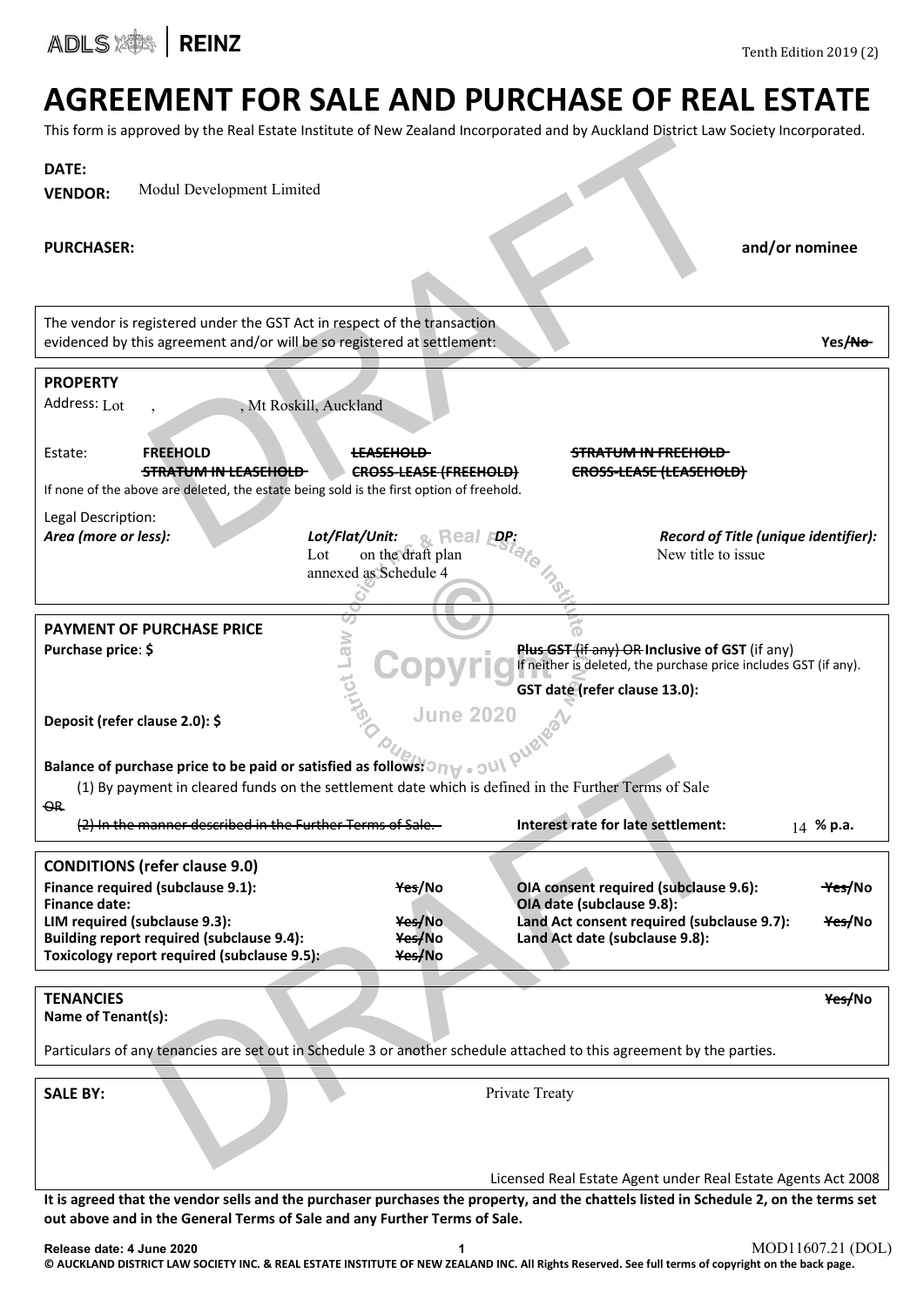### GENERAL TERMS OF SALE

#### 1.0 Definitions, time for performance, notices, and interpretation

- 1.1 Definitions
	- (1) Unless the context requires a different interpretation, words and phrases not otherwise defined have the same meanings ascribed to those words and phrases in the Goods and Services Tax Act 1985, the Property Law Act 2007, the Resource Management Act 1991 or the Unit Titles Act 2010.
	- (2) "Accessory unit", "owner", "principal unit", "unit", and "unit plan" have the meanings ascribed to those terms in the Unit Titles Act.
	- (3) "Agreement" means this document including the front page, these General Terms of Sale, any Further Terms of Sale, and any schedules and attachments.
	- (4) "Associated person", "conveyancer", "offshore RLWT person", "residential land purchase amount", "RLWT", "RLWT certificate of exemption" and "RLWT rules" have the meanings ascribed to those terms in the Income Tax Act 2007.
	- (5) "Building", "building consent", "code compliance certificate", "commercial on‐seller", "compliance schedule" and "household unit" have the meanings ascribed to those terms in the Building Act.
	- (6) "Building Act" means the Building Act 1991 and/or the Building Act 2004.
	- (7) "Building warrant of fitness" means a building warrant of fitness supplied to a territorial authority under the Building Act.
	- (8) "Cleared funds" means:
		- (a) An electronic transfer of funds that has been made strictly in accordance with the requirements set out in the PLS Guidelines; or
			- (b) A bank cheque, but only in the circumstances permitted by the PLS Guidelines and only if it has been paid strictly in accordance with the requirements set out in the PLS Guidelines.
	- (9) "Commissioner" has the meaning ascribed to that term in the Tax Administration Act 1994.
- This term of the search of the Magnathemia and phrases in the PLS Guidelines and the search of the search of the Society and Phrases in the Goods and Services Tax Act 1985, the Property Law A Management Act 1991 or the Uni (10) "Default GST" means any additional GST, penalty (civil or otherwise), interest, or other sum imposed on the vendor (or where the vendor is or was a member of a GST group its representative member) under the GST Act or the Tax Administration Act 1994 by reason of non‐payment of any GST payable in respect of the supply made under this agreement but does not include any such sum levied against the vendor (or where the vendor is or was a member of a GST group its representative member) by reason of a default or delay by the vendor after payment of the GST to the vendor by the purchaser.
	- (11) "Electronic instrument" has the same meaning as ascribed to that term in the Land Transfer Act 2017.
	- (12) "Going concern", "goods", "principal place of residence", "recipient", "registered person", "registration number", "supply", "taxable activity" and "taxable supply" have the meanings ascribed to those terms in the GST Act.
	- (13) "GST" means Goods and Services Tax arising pursuant to the Goods and Services Tax Act 1985 and "GST Act" meansthe Goods and Services Tax Act 1985.
	- (14) "Landonline Workspace" means an electronic workspace facility approved by the Registrar‐General of Land pursuant to the provisions of the Land Transfer Act 2017.
	- (15) "Leases" means any tenancy agreement, agreement to lease (if applicable), lease, sublease, or licence to occupy in respect of the property, and includes any receipt or other evidence of payment of any bond and any formal or informal document or letter evidencing any variation, renewal, extension, review, or assignment.
	- (16) "LIM" means a land information memorandum issued pursuant to the Local Government Official Information and Meetings Act 1987.
	- (17) "LINZ" means Land Information New Zealand.
	- (18) "Local authority" means a territorial authority or a regional council.
	- (19) "OIA consent" means consent to purchase the property under the Overseas Investment Act 2005.
	- (20) "PLS Guidelines" means the most recent edition, as at the date of this agreement, of the Property Transactions and E‐Dealing Practice Guidelines prepared by the Property Law Section of the New Zealand Law Society.
	- (21) "Proceedings" means any application to any court or tribunal or any referral or submission to mediation, adjudication or arbitration or any other dispute resolution procedure.
	- (22) "Property" means the property described in this agreement.
	- (23) "Purchase price" means the total purchase price stated in this agreement which the purchaser has agreed to pay the vendor for the property and the chattels included in the sale.
	- (24) "Regional council" means a regional council within the meaning of the Local Government Act 2002.
	- Act 1987.<br>
	"Cocal authority" means tand Information New Zealand.<br>
	"Local authority" means a territorial authority or a regional council.<br>
	"Cocal authority" means consent to purchase the property under the Overseas Investme (25) "Remote settlement" means settlement of the sale and purchase of the property by way of the purchaser's lawyer paying the moneys due and payable on the settlement date directly into the trust account of the vendor's lawyer, in consideration of the vendor agreeing to meet the vendor's obligations under subclause 3.8(2), pursuant to the protocol for remote settlement recommended in the PLS Guidelines.
	- (26) "Residential (but not otherwise sensitive) land" has the meaning ascribed to that term in the Overseas Investment Act 2005.
	- (27) "Rules" means body corporate operational rules under the Unit Titles Act.
	- (28) "Secure web document exchange" means an electronic messaging service enabling messages and electronic documents to be posted by one party to a secure website to be viewed by the other party immediately after posting.
	- (29) "Settlement" means (unless otherwise agreed by the parties in writing) the moment in time when the vendor and purchaser have fulfilled their obligations under subclause 3.8.
	- (30) "Settlement date" means the date specified as such in this agreement.
	- (31) "Settlement statement" means a statement showing the purchase price, plus any GST payable by the purchaser in addition to the purchase price, less any deposit or other payments or allowances to be credited to the purchaser, together with apportionments of all incomings and outgoings apportioned at the settlement date.
	- (32) "Tax information" and "tax statement" have the meanings ascribed to those terms in the Land Transfer Act 2017.
	- (33) "Territorial authority" means a territorial authority within the meaning of the Local Government Act 2002.
	- (34) "Title" includes where appropriate a record of title within the meaning of the Land Transfer Act 2017.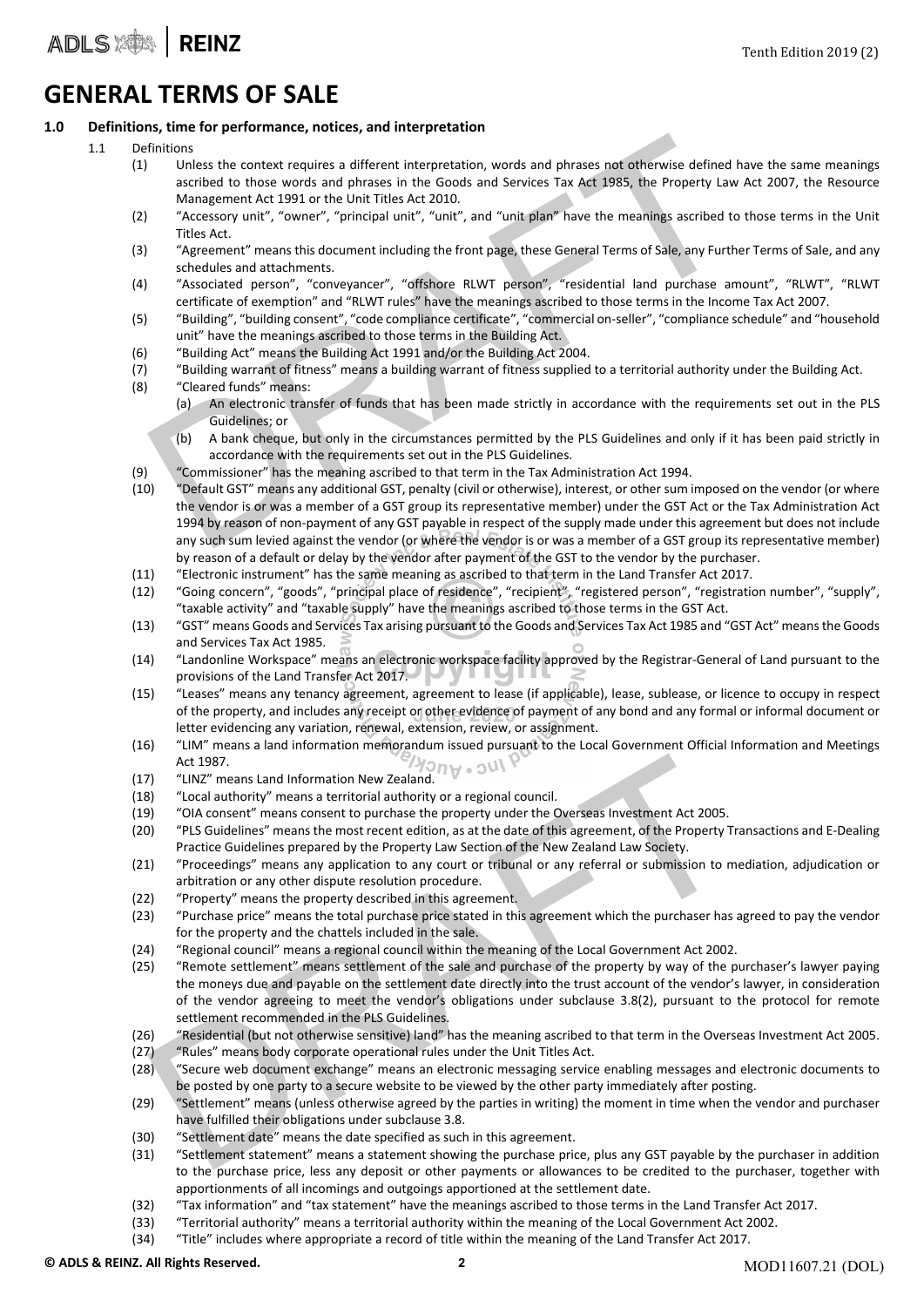- (35) "Unit title" means a unit title under the Unit Titles Act.
- (36) "Unit Titles Act" means the Unit Titles Act 2010.
- (37) "Working day" means any day of the week other than:
	- (a) Saturday, Sunday, Waitangi Day, Good Friday, Easter Monday, Anzac Day, the Sovereign's Birthday, and Labour Day;
	- (b) if Waitangi Day or Anzac Day falls on a Saturday or Sunday, the following Monday;
	- (c) a day in the period commencing on the 24th day of December in any year and ending on the 5th day of January (or in the case of subclause 9.3(2) the 15th day of January) in the following year, both days inclusive; and
	- (d) the day observed as the anniversary of any province in which the property is situated.

A working day shall be deemed to commence at 9.00 am and to terminate at 5.00 pm.

- 1.2 Unless a contrary intention appears on the front page or elsewhere in this agreement:
- (a) Saturday, Sunday, Waitangi Day, Good Friday, Easter Monday, Anzac Day, the Sovereign's Birthd<br>
(b) if Waitangi Day of Anzac Day fills on a Saturday or Sunday, the following Monday;<br>
(c) a day in the period commencing o (1) the interest rate for late settlement is equivalent to the interest rate charged by the Inland Revenue Department on unpaid tax under the Tax Administration Act 1994 during the period for which the interest rate for late settlement is payable, plus 5% per annum; and
	- (2) a party is in default if it did not do what it has contracted to do to enable settlement to occur, regardless of the cause of such failure.

#### 1.3 Time for Performance

- (1) Where the day nominated for settlement or the fulfilment of a condition is not a working day, then the settlement date or the date for fulfilment of the condition shall be the last working day before the day so nominated.
- (2) Any act done pursuant to this agreement by a party, including service of notices, after 5.00 pm on a working day, or on a day that is not a working day, shall be deemed to have been done at 9.00 am on the next succeeding working day.
- (3) Where two or more acts done pursuant to this agreement, including service of notices, are deemed to have been done at the same time, they shall take effect in the order in which they would have taken effect but for subclause 1.3(2).

#### 1.4 Notices

The following apply to all notices between the parties relevant to this agreement, whether authorised by this agreement or by the general law:

- (1) All notices must be served in writing.
- (2) Any notice under section 28 of the Property Law Act 2007, where the purchaser is in possession of the property, must be served in accordance with section 353 of that Act.
- (3) All other notices, unless otherwise required by the Property Law Act 2007, must be served by one of the following means: (a) on the party as authorised by sections 354 to 361 of the Property Law Act 2007, or
	- (b) on the party or on the party's lawyer:
		- (i) by personal delivery; or
		- (ii) by posting by ordinary mail; or
		- (iii) by email; or
		- (iv) in the case of the party's lawyer only, by sending by document exchange or, if both parties' lawyers have agreed to subscribe to the same secure web document exchange for this agreement, by secure web document exchange.

6  $\circ$ 

- (4) In respect of the means of service specified in subclause 1.4(3)(b), a notice is deemed to have been served:
	- (a) in the case of personal delivery, when received by the party or at the lawyer's office;
		- (b) in the case of posting by ordinary mail, on the third working day following the date of posting to the address for service notified in writing by the party or to the postal address of the lawyer's office;
		- (c) in the case of email:
			- (i) when sent to the email address provided for the party or the party's lawyer on the back page; or
			- (ii) any other email address notified subsequently in writing by the party or the party's lawyer (which shall supersede the email address on the back page); or
			- (iii) if no such email address is provided on the back page or notified subsequently in writing, the office email address of the party's lawyer's firm appearing on the firm's letterhead or website;
		- (d) in the case ofsending by document exchange, on the second working day following the date ofsending to the document exchange number of the lawyer's office;
		- (e) in the case of sending by secure web document exchange, on the first working day following the date of sending to the secure web document exchange.
- (5) Any period of notice required to be given under this agreement shall be computed by excluding the day of service.

#### 1.5 Interpretation

- (1) If there is more than one vendor or purchaser, the liability of the vendors or of the purchasers, as the case may be, is joint and several.
- in the case of email:<br>
(c) in the case of mail:<br>
(c) in the case of email address provided for the party's lawyer's office;<br>
(i) when sent in the email address provided for the party's lawyer on the back party<br>
(ii) any ot (2) Where the purchaser executes this agreement with provision for a nominee, or as agent for an undisclosed or disclosed but unidentified principal, or on behalf of a company to be formed, the purchasershall at all timesremain liable for all obligations on the part of the purchaser.
- (3) If any inserted term (including any Further Terms of Sale) conflicts with the General Terms of Sale the inserted term shall prevail.
- (4) Headings are for information only and do not form part of this agreement.
- (5) Referencesto statutory provisionsshall be construed asreferencesto those provisions asthey may be amended orre‐enacted or as their application is modified by other provisions from time to time.

#### 2.0 Deposit

#### solicitor

2.1 The purchaser shall pay the deposit to the vendor or the vendor's agent immediately upon execution of this agreement by both parties and/or at such other time as is specified in this agreement.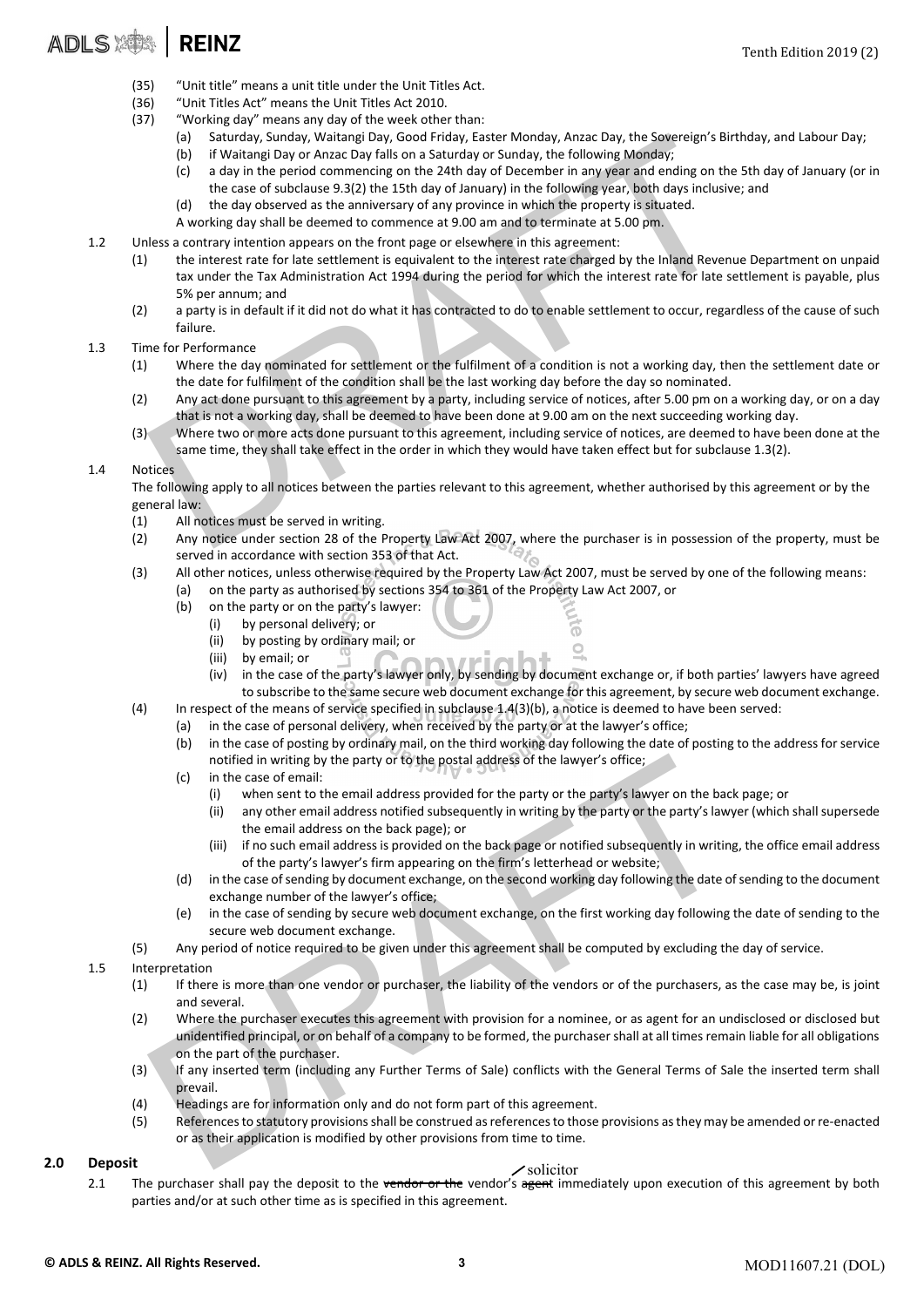## ADLS X<sup>1</sup> | REINZ

- 2.2 If the deposit is not paid on the due date for payment, the vendor may at any time thereafter serve on the purchaser notice requiring payment. If the purchaser fails to pay the deposit on or before the third working day after service of the notice, time being of the essence, the vendor may cancel this agreement by serving notice of cancellation on the purchaser. No notice of cancellation shall be effective if the deposit has been paid before the notice of cancellation is served.
- 2.3 The deposit shall be in part payment of the purchase price.
- 2.4 The person to whom the deposit is paid shall hold it as a stakeholder until: on the terms set out in clause 36.
	- the requisition procedure under clause 6.0 is completed without either party cancelling this agreement; and
		- (2) where this agreement is entered into subject to any condition(s) expressed in this agreement, each such condition has bee fulfilled or waived; and
		- (3) where the property is a unit title:
			- a pre-settlement disclosure statement, certified correct by the body corporate, under section 147 of the Unit Titles Act and
			- (b) an additional disclosure statement under section 148 of the Unit Titles Act (if requested by the purchaser within the time prescribed in section 148(2)),
			- have been provided to the purchaser by the vendor within the times prescribed in those sections or otherwise the purchaser has given notice under section 149(2) of the Unit Titles Act to postpone the settlement date until after the
			- disclosure statements have been provided; o
		- thi<del>s agreement is:</del>
			- (a) cancelled pursuant to:
				- $(i)$  subclause 6.2(3)(c), or
				- (ii) sections 36 or 37 of the Contract and Commercial Law Act 2017; or
			- (b) avoided pursuant to subclause 9.10(5); or

 $\sqrt{2}$ 

- ective if the deposit has been paid before the notice of cancellation is served.<br>
e person to whom the deposit is paid and lhold it as a stakeholder <del>until</del>. On the terms set out in clause 3<br>
e person to whom the deposit i  $(5)$  where the property is a unit title and the purchaser, having the right to cancel this agreement pursuant to section 151(2) of the Unit Titles Act, has cancelled this agreement pursuant to that section, or has elected not to cancel by giving notice to the vendor, or by completing settlement of the purchase.
- Where the person to whom the deposit is paid is a real estate agent, the period for which the agent must hold the deposit as a stakeholder pursuant to subclause 2.4 shall run concurrently with the period for which the agent must hold the deposit undersection 123 of the Real Estate Agents Act 2008, but the agent must hold the deposit for the longer of those two periods, or such lesser period as is agreed between the parties in writing as required by section 123 of the Real Estate Agents Act 2008, but in no event shall the deposit be released prior to the expiry of the requisition period under clause 6.0, unless the requisition period is expressly waived in writing after the effect of the same is explained to the purchaser by the agent or by the purchaser's lawyer or conveyancer.

#### 3.0 Possession and Settlement

#### **Possession**

- 3.1 Unless particulars of a tenancy are included in this agreement, the property is sold with vacant possession and the vendor shall so yield the property on the settlement date.
- 3.2 If the property is sold with vacant possession, then subject to the rights of any tenants of the property, the vendor shall permit the purchaser or any person authorised by the purchaser in writing, upon reasonable notice:
	- (1) to enter the property on one occasion prior to the settlement date for the purposes of examining the property, chattels and fixtures which are included in the sale; and

ັດ  $\circ$ 

- (2) to re-enter the property no later than the day prior to the settlement date to confirm compliance by the vendor with any agreement made by the vendor to carry out any work on the property, the chattels and the fixtures.
- 3.3 Possession shall be given and taken on the settlement date. Outgoings and incomings in respect of the settlement date are the responsibility of and belong to the vendor.
- fixtures which are included in the sale; and<br>
to re-enter the property no later than the day prior to the settlement date to confirm compliance b<br>
agreement made by the vendor to carry out any work on the property, the cha 3.4 On the settlement date, the vendor shall make available to the purchaser keys to all exterior doors that are locked by key, electronic door openers to all doors that are opened electronically, and the keys and/or security codes to any alarms. The vendor does not have to make available keys, electronic door openers, and security codes where the property is tenanted and these are held by the tenant.

#### Settlement

- 3.5 The vendor shall prepare, at the vendor's own expense, a settlement statement. The vendor shall tender the settlement statement to the purchaser or the purchaser's lawyer a reasonable time prior to the settlement date.
- 3.6 The purchaser's lawyer shall:
	- (1) within a reasonable time prior to the settlement date create a Landonline Workspace for the transaction, notify the vendor's lawyer of the dealing number allocated by LINZ, and prepare in that workspace a transfer instrument in respect of the property; and
	- (2) prior to settlement:
		- (a) lodge in that workspace the tax information contained in the transferee's tax statement; and
		- (b) certify and sign the transfer instrument.
- 3.7 The vendor's lawyer shall:
	- (1) within a reasonable time prior to the settlement date prepare in that workspace all other electronic instruments required to confer title on the purchaser in terms of the vendor's obligations under this agreement; and
	- (2) prior to settlement:
		- (a) lodge in that workspace the tax information contained in the transferor's tax statement; and
		- (b) have those instruments and the transfer instrument certified, signed and, where possible, pre‐validated.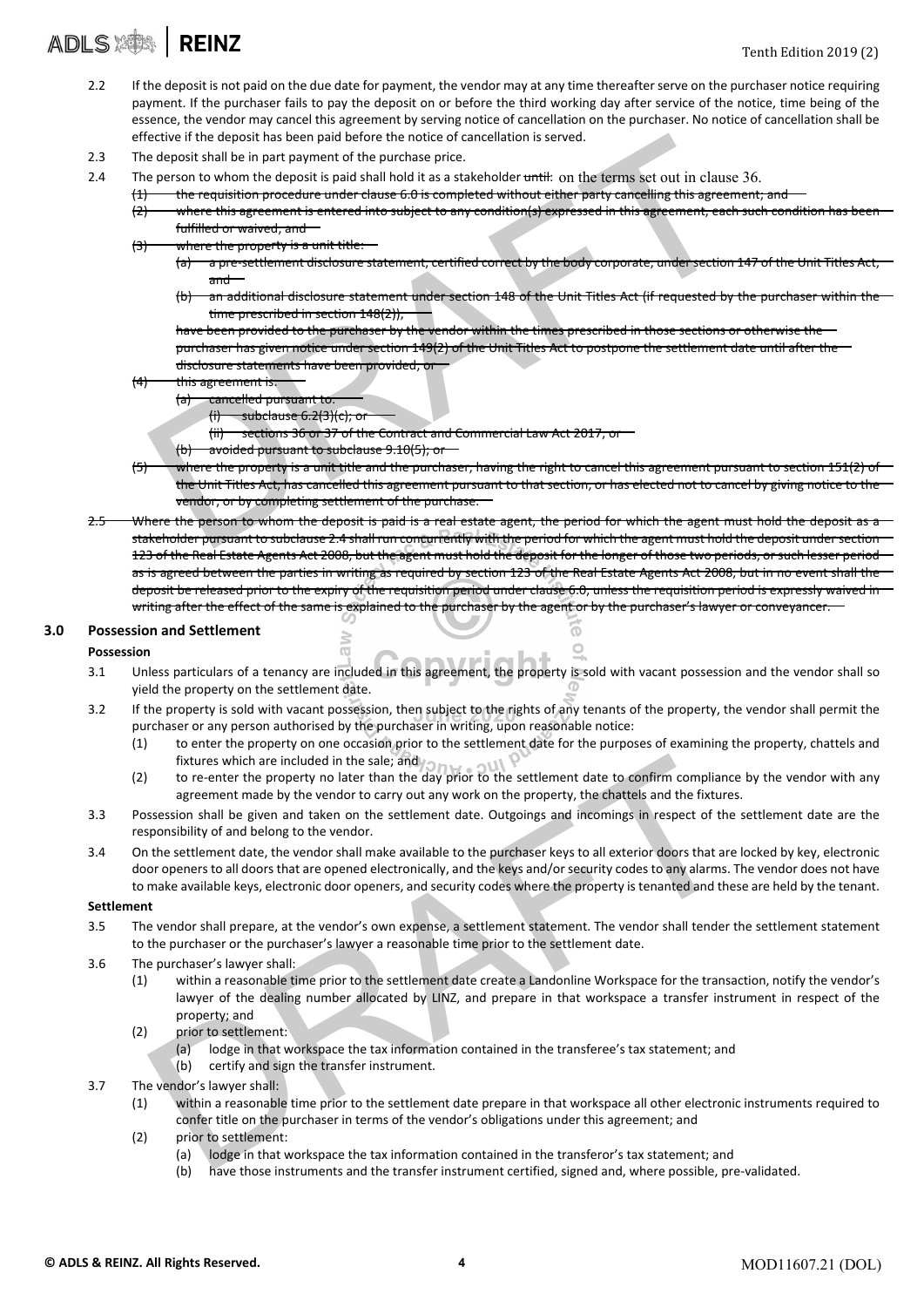### ADLS **243 | REINZ**

- 3.8 On the settlement date:
	- (1) the balance of the purchase price, interest and other moneys, if any, shall be paid by the purchaser in cleared funds or otherwise satisfied as provided in this agreement (credit being given for any amount payable by the vendor under subclause 3.12 or 3.13, or for any deduction allowed to the purchaser under subclause 5.2, or for any compensation agreed by the vendor in respect of a claim made by the purchaser pursuant to subclause 10.2(1), or for any interim amount the purchaser is required to pay to a stakeholder pursuant to subclause 10.8);
	- (2) the vendor's lawyer shall immediately thereafter:
		- (a) release or procure the release of the transfer instrument and the other instruments mentioned in subclause 3.7(1) so that the purchaser's lawyer can then submit them for registration;
		- (b) pay to the purchaser's lawyer the LINZ registration fees on all of the instruments mentioned in subclause 3.7(1), unless these fees will be invoiced to the vendor's lawyer by LINZ directly; and
- 3.12 or 3.13, or for any deduction allowed to the purchaser under subclause 5.2, or for any comperator in respect of a claim made by the purchaser pursuant to subclause 10.2(1), or for any interim is equired to pay to a s (c) deliver to the purchaser's lawyer any other documents that the vendor must provide to the purchaser on settlement in terms of this agreement, including where this agreement provides for the property to be sold tenanted, all leases relating to the tenancy that are held by the vendor and a notice from the vendor to each tenant advising them of the sale of the property and directing them to pay to the purchaser as landlord, in such manner as the purchaser may prescribe, all rent or other moneys payable under the leases.
- 3.9 All obligations under subclause 3.8 are interdependent.
- 3.10 The parties shall complete settlement by way of remote settlement, provided that where payment by bank cheque is permitted under the PLS Guidelines, payment may be made by the personal delivery of a bank cheque to the vendor's lawyer's office, so long as it is accompanied by the undertaking from the purchaser's lawyer required by those Guidelines.

#### Last‐Minute Settlement

- 3.11 If due to the delay of the purchaser, settlement takes place between 4.00 pm and 5.00 pm on the settlement date ("last-minute settlement"), the purchaser shall pay the vendor:
	- (1) one day's interest at the interest rate for late settlement on the portion of the purchase price paid in the last‐minute settlement; and
	- (2) if the day following the last-minute settlement is not a working day, an additional day's interest (calculated in the same manner) for each day until, but excluding, the next working day.

#### Purchaser Default: Late Settlement

- 3.12 If any portion of the purchase price is not paid upon the due date for payment, then, provided that the vendor provides reasonable evidence of the vendor's ability to perform any obligation the vendor is obliged to perform on that date in consideration for such payment:
	- (1) the purchaser shall pay to the vendor interest at the interest rate for late settlement on the portion of the purchase price so unpaid for the period from the due date for payment until payment ("the default period"); but nevertheless, this stipulation is without prejudice to any of the vendor's rights or remedies including any right to claim for additional expenses and damages. For the purposes of this subclause, a payment made on a day other than a working day or after the termination of a working day shall be deemed to be made on the next following working day and interest shall be computed accordingly; and **June 2020**
	- (2) the vendor is not obliged to give the purchaser possession of the property or to pay the purchaser any amount for remaining in possession, unless this agreement relates to a tenanted property, in which case the vendor must elect either to:
		- (a) account to the purchaser on settlement for incomings in respect of the property which are payable and received during the default period, in which event the purchaser shall be responsible for the outgoings relating to the property during the default period; or
		- (b) retain such incomings in lieu of receiving interest from the purchaser pursuant to subclause 3.12(1).
	- (3) If the parties are unable to agree upon any amount payable under this subclause 3.12, either party may make a claim under clause 10.0.

#### Vendor Default: Late Settlement or Failure to Give Possession

- 
- 3.13 (1) For the purposes of this subclause 3.13: (a) the default period means:
	- (i) in subclause 3.13(2), the period from the settlement date until the date when the vendor is able and willing to provide vacant possession and the purchaser takes possession; and
	- (ii) in subclause 3.13(3), the period from the date the purchaser takes possession until the date when settlement occurs; and
	- (iii) in subclause 3.13(5), the period from the settlement date until the date when settlement occurs; and
	- (b) the vendor shall be deemed to be unwilling to give possession if the vendor does not offer to give possession.
- in possession, unitso this agreement required in terative principle in the perturbative of the property which are payable and the default period, in which event the purchaser shall be responsible for the orugion gradient p (2) If this agreement provides for vacant possession but the vendor is unable or unwilling to give vacant possession on the settlement date, then, provided that the purchaser provides reasonable evidence of the purchaser's ability to perform the purchaser's obligations under this agreement:
	- (a) the vendor shall pay the purchaser, at the purchaser's election, either:
		- (i) compensation for any reasonable costs incurred for temporary accommodation for persons and storage of chattels during the default period; or
		- (ii) an amount equivalent to interest at the interest rate for late settlement on the entire purchase price during the default period; and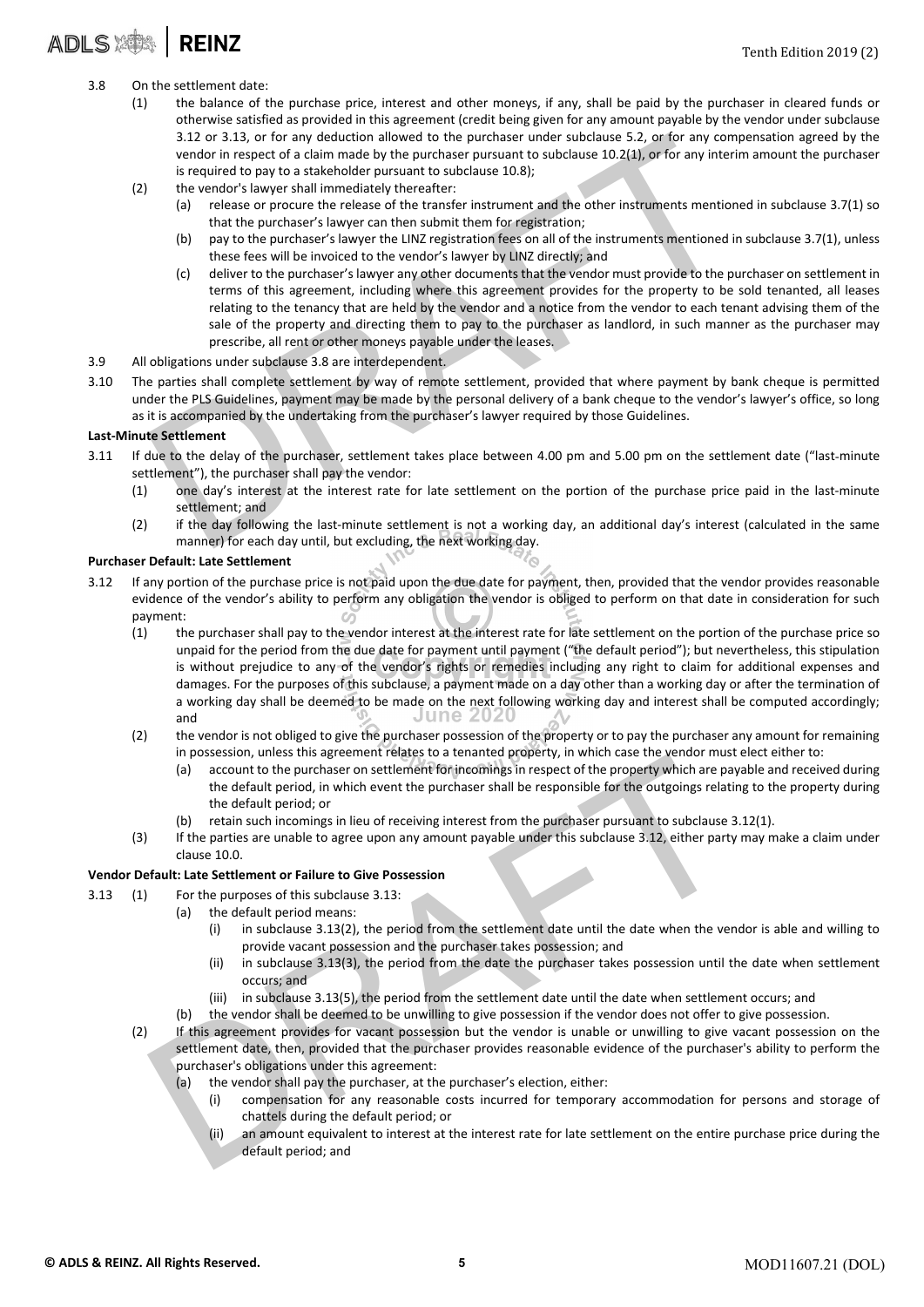- (b) the purchasershall pay the vendor an amount equivalent to the interest earned or which would be earned on overnight deposits lodged in the purchaser's lawyer's trust bank account on such portion of the purchase price (including any deposit) as is payable under this agreement on or by the settlement date but remains unpaid during the default period less:
	- (i) any withholding tax; and
	- (ii) any bank or legal administration fees and commission charges; and
	- (iii) any interest payable by the purchaser to the purchaser's lender during the default period in respect of any mortgage or loan taken out by the purchaser in relation to the purchase of the property.
- (3) If this agreement providesfor vacant possession and the vendoris able and willing to give vacant possession on the settlement date, then, provided the purchaser provides reasonable evidence of the purchaser's ability to perform the purchaser's obligations under this agreement, the purchaser may elect to take possession in which case the vendor shall not be liable to pay any interest or other moneys to the purchaser but the purchaser shall pay the vendor the same amount as that specified in subclause 3.13(2)(b) during the default period. A purchaser in possession under this subclause 3.13(3) is a licensee only.
- (4) Notwithstanding the provisions of subclause 3.13(3), the purchaser may elect not to take possession when the purchaser is entitled to take it. If the purchaser elects not to take possession, the provisions of subclause 3.13(2) shall apply as though the vendor were unable or unwilling to give vacant possession on the settlement date.
- les:<br>
(i) any withholding tax; and<br>
(ii) any bank or legal administration fees and commission charges; and<br>
(iii) any bank or legal administration fees and commission charges; and<br>
(iii) any bank or legal administration f (5) If this agreement provides for the property to be sold tenanted then, provided that the purchaser provides reasonable evidence of the purchaser's ability to perform the purchaser's obligations under this agreement, the vendor shall on settlement account to the purchaser for incomings which are payable and received in respect of the property during the default period lessthe outgoings paid by the vendor during that period. Apart from accounting forsuch incomings, the vendor shall not be liable to pay any other moneys to the purchaser but the purchaser shall pay the vendor the same amount as that specified in subclause 3.13(2)(b) during the default period.
- (6) The provisions of this subclause 3.13 shall be without prejudice to any of the purchaser's rights or remedies including any right to claim for any additional expenses and damages suffered by the purchaser.
- (7) If the parties are unable to agree upon any amount payable under this subclause 3.13, either party may make a claim under clause 10.0.

#### Deferment of Settlement and Possession

- 3.14 If
	- (1) this is an agreement for the sale by a commercial on‐seller of a household unit; and
	- (2) a code compliance certificate has not been issued by the settlement date in relation to the household unit,

then, unlessthe parties agree otherwise (in which case the parties shall enter into a written agreement in the form (if any) prescribed by the Building (Forms) Regulations 2004), the settlement date shall be deferred to the fifth working day following the date upon which the vendor has given the purchaser notice that the code compliance certificate has been issued (which notice must be accompanied by a copy of the certificate).

3.15 In every case, if neither party is ready, willing, and able to settle on the settlement date, the settlement date shall be deferred to the third working day following the date upon which one of the parties gives notice it has become ready, willing, and able to settle.

**June 2020** 

- 3.16 If
	- (1) the property is a unit title;
	- (2) the settlement date is deferred pursuant to either subclause 3.14 or subclause 3.15; and
	- (3) the vendor considers on reasonable grounds that an extension of time is necessary or desirable in order for the vendor to comply with the warranty by the vendor in subclause 8.2(3),

then the vendor may extend the settlement date:

- (a) where there is a deferment of the settlement date pursuant to subclause 3.14, to the tenth working day following the date upon which the vendor gives the purchaser notice that the code compliance certificate has been issued, provided the vendor gives notice of the extension to the purchaser no later than the second working day after such notice; or
- the vendor considers on reasonable grounds that an extension of time is necessary or desirable in o<br>comply with the warenty by the vendor in subclause 8.2(3),<br>ener the vendor may extend the settlement date:<br>(a) where there (b) where there is a deferment of the settlement date pursuant to subclause 3.15, to the tenth working day following the date upon which one of the parties gives notice that it has become ready, willing, and able to settle, provided the vendor gives notice of the extension to the purchaser no later than the second working day after such notice.

#### New Title Provision

- 3.17 (1) Where
	- (a) the transfer of the property is to be registered against a new title yet to be issued; and
	- (b) a search copy, as defined in section 60 of the Land Transfer Act 2017, of that title is not obtainable by the tenth working day prior to the settlement date,

then, unless the purchaser elects that settlement shall still take place on the agreed settlement date, the settlement date shall be deferred to the tenth working day following the later of the date on which:

- (i) the vendor has given the purchaser notice that a search copy is obtainable; or
- (ii) the requisitions procedure under clause 6.0 is complete.
- (2) Subclause 3.17(1) shall not apply where it is necessary to register the transfer of the property to enable a plan to be deposited and title to the property to be issued.

#### 4.0 Residential Land Withholding Tax

- 4.1 If the vendor does not have a conveyancer or the vendor and the purchaser are associated persons, then:
	- (1) the vendor must provide the purchaser or the purchaser's conveyancer, on or before the second working day before the due date for payment of the first residential land purchase amount payable under this agreement, with:
		- (a) sufficient information to enable the purchaser or the purchaser's conveyancer to determine to their reasonable satisfaction whether section 54C of the Tax Administration Act 1994 applies to the sale of the property; and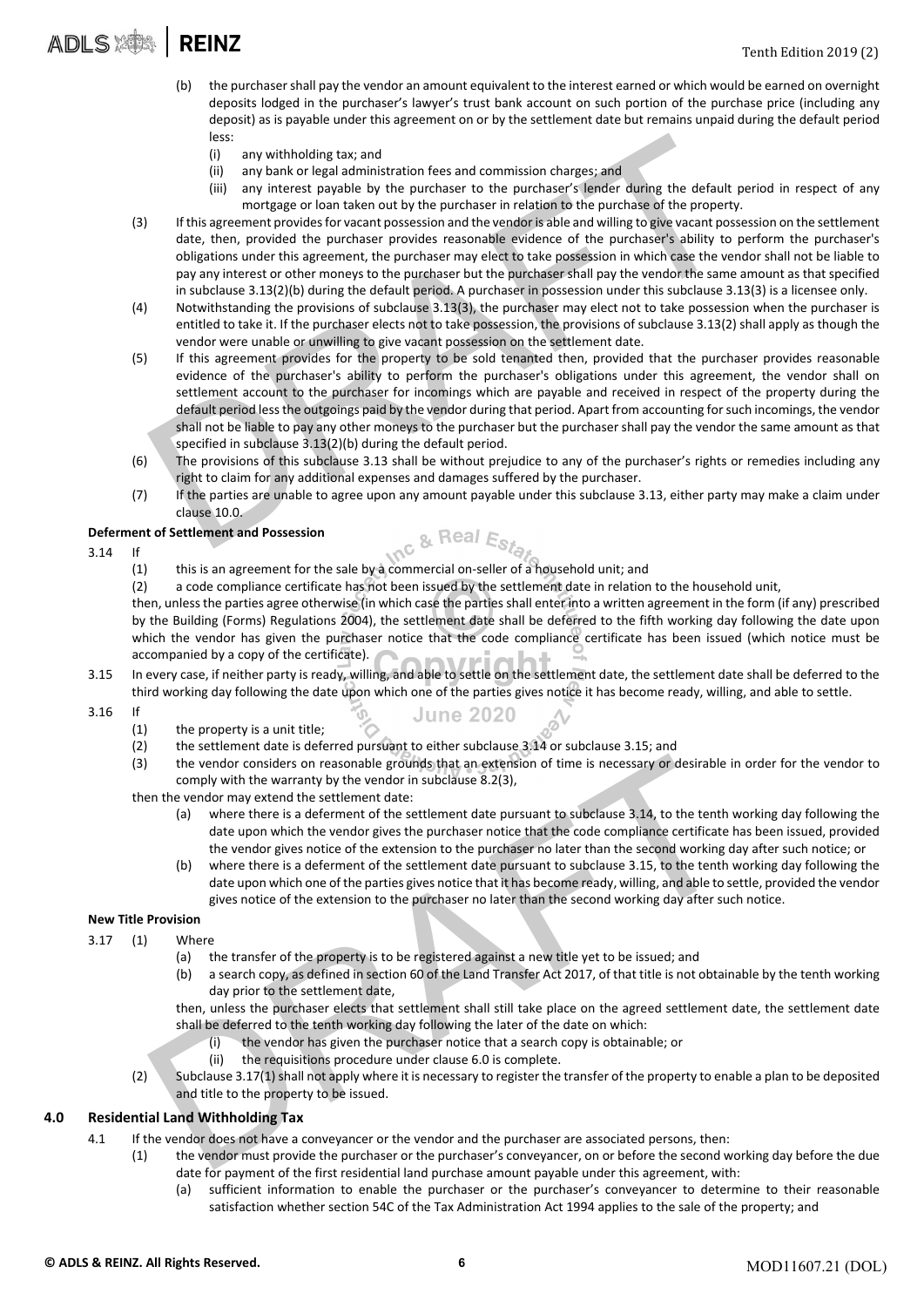### **ADLS SAM REINZ**

- (b) if the purchaser or the purchaser's conveyancer determines to their reasonable satisfaction that section 54C of the Tax Administration Act 1994 does apply, all of the information required by that section and either an RLWT certificate of exemption in respect of the sale or otherwise such other information that the purchaser or the purchaser's conveyancer may reasonably require to enable the purchaser or the purchaser's conveyancer to determine to their reasonable satisfaction the amount of RLWT that must be withheld from each residential land purchase amount;
- (2) the vendor shall be liable to pay any costs reasonably incurred by the purchaser or the purchaser's conveyancer in relation to RLWT, including the cost of obtaining professional advice in determining whether there is a requirement to withhold RLWT and the amount of RLWT that must be withheld, if any; and
- (3) any payments payable by the purchaser on account of the purchase price shall be deemed to have been paid to the extent that:
	- (a) RLWT has been withheld from those payments by the purchaser or the purchaser's conveyancer as required by the RLWT rules; and
	- (b) any costs payable by the vendor under subclause 4.1(2) have been deducted from those payments by the purchaser or the purchaser's conveyancer.
- 4.2 If the vendor does not have a conveyancer or the vendor and the purchaser are associated persons and if the vendor fails to provide the information required under subclause 4.1(1), then the purchaser may:
	- (1) defer the payment of the first residential land purchase amount payable under this agreement (and any residential land purchase amount that may subsequently fall due for payment) until such time as the vendor supplies that information; or
- may reasonably require to enable the purchaser or the purchaser's conveyancer to determined<br>statisfaction the amount of RLWT that must be with<br>the drom each residential and purchase amound to RIM and the simulation<br>and the (2) on the due date for payment of that residential land purchase amount, or at any time thereafter if payment has been deferred by the purchaser pursuant to this subclause and the vendor has still not provided that information, treat the sale of the property as if it is being made by an offshore RLWT person where there is a requirement to pay RLWT.
- 4.3 If pursuant to subclause 4.2 the purchaser treats the sale of the property as if it is being made by an offshore RLWT person where there is a requirement to pay RLWT, the purchaser or the purchaser's conveyancer may:
	- (1) make a reasonable assessment of the amount of RLWT that the purchaser or the purchaser's conveyancer would be required by the RLWT rules to withhold from any residential land purchase amount if the sale is treated in that manner; and
	- (2) withhold that amount from any residential land purchase amount and pay it to the Commissioner as RLWT.
- 4.4 Any amount withheld by the purchaser or the purchaser's conveyancer pursuant to subclause 4.3 shall be treated as RLWT that the purchaser or the purchaser's conveyancer is required by the RLWT rules to withhold.
- 4.5 The purchaser or the purchaser's conveyancer shall give notice to the vendor a reasonable time before payment of any sum due to be paid on account of the purchase price of:
	- (1) the costs payable by the vendor under subclause 4.1(2) that the purchaser or the purchaser's conveyancer intends to deduct; and
	- (2) the amount of RLWT that the purchaser or the purchaser's conveyancer intends to withhold.

#### 5.0 Risk and insurance

- 5.1 The property and chattels shall remain at the risk of the vendor until possession is given and taken.
- 5.2 If, prior to the giving and taking of possession, the property is destroyed or damaged, and such destruction or damage has not been made good by the settlement date, then the following provisions shall apply:
	- (1) if the destruction or damage has been sufficient to render the property untenantable and it is untenantable on the settlement date, the purchaser may:
		- date, the purchaser may:<br>
		(a) complete the purchase at the purchase price, less as sume equal to any insurance moneys received<br>
		behalf of the vendor's insurance company has agreed to reinstate for the benefit of the purcha (a) complete the purchase at the purchase price, less a sum equal to any insurance moneys received or receivable by or on behalf of the vendor in respect of such destruction or damage, provided that no reduction shall be made to the purchase price if the vendor's insurance company has agreed to reinstate for the benefit of the purchaser to the extent of the vendor's insurance cover; or
			- (b) cancel this agreement by serving notice on the vendor in which case the vendor shall return to the purchaser immediately the deposit and any other moneys paid by the purchaser, and neither party shall have any right or claim against the other arising from this agreement or its cancellation;
	- (2) if the property is not untenantable on the settlement date, the purchaser shall complete the purchase at the purchase price less a sum equal to the amount of the diminution in value of the property which, to the extent that the destruction or damage to the property can be made good, shall be deemed to be equivalent to the reasonable cost of reinstatement or repair;
	- (3) in the case of a property zoned for rural purposes under an operative District Plan, damage to the property shall be deemed to have rendered the property untenantable where the diminution in value exceeds an amount equal to 20% of the purchase price; and
	- (4) if the amount of the diminution in value is disputed, the parties shall follow the same procedure as that set out in subclause 10.8 for when an amount of compensation is disputed.
- 5.3 The purchaser shall not be required to take over any insurance policies held by the vendor.

#### 6.0 Title, boundaries and requisitions

- 6.1 The vendor shall not be bound to point out the boundaries of the property except that on the sale of a vacant residential lot which is not limited as to parcels the vendor shall ensure that all boundary markers required by the Cadastral Survey Act 2002 and any related rules and regulations to identify the boundaries of the property are present in their correct positions at the settlement date.
- 6.2 (1) The purchaser is deemed to have accepted the vendor's title except as to objections or requisitions which the purchaser is entitled to make and notice of which the purchaser serves on the vendor on or before the earlier of:
	- (a) the tenth working day after the date of this agreement; or
	- (b) the settlement date.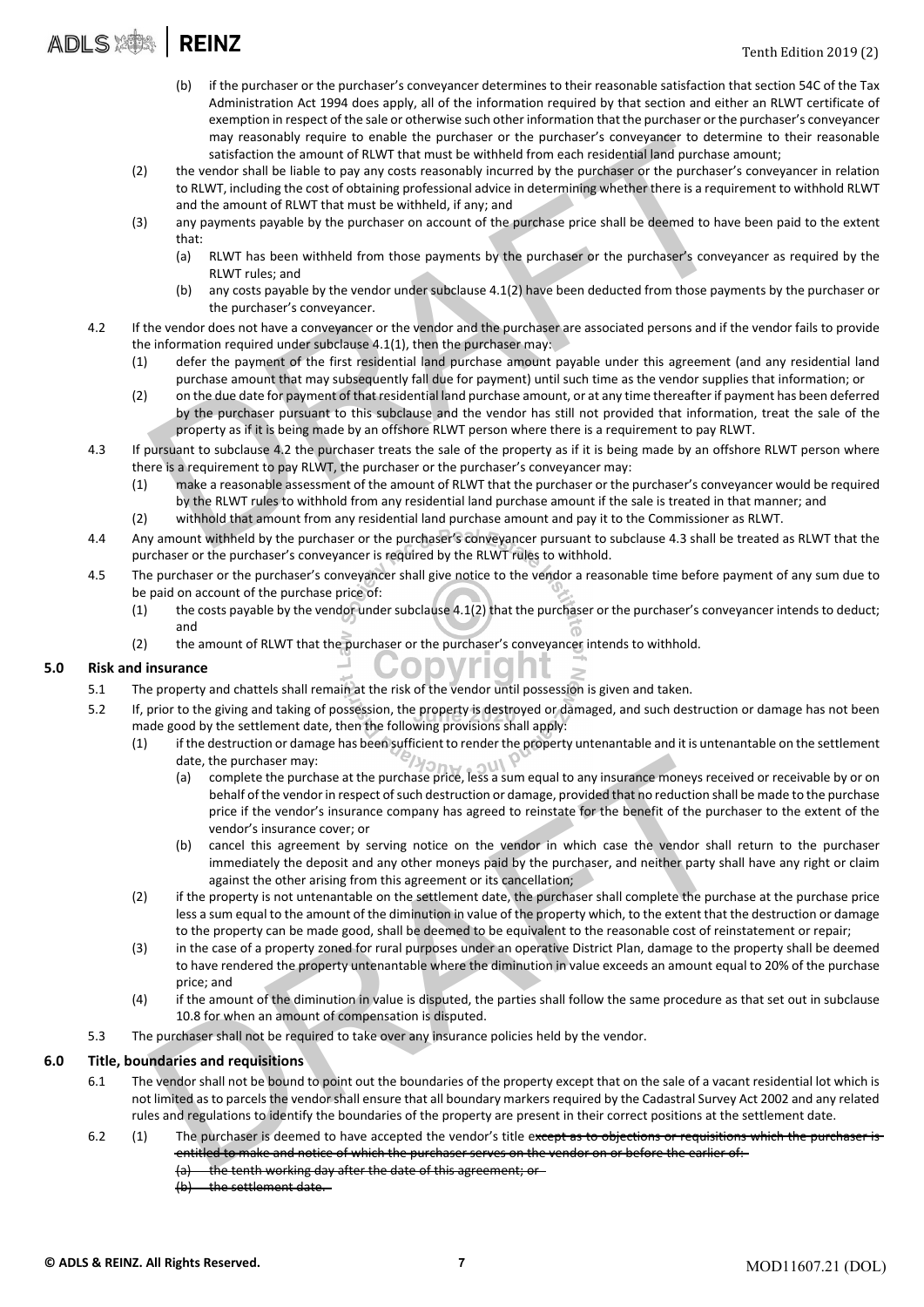### **ADLS SES REINZ**

- (2) Where the transfer of the property is to be registered against a new title yet to be issued, the purchaser is deemed to have accepted the title except as to such objections or requisitions which the purchaser is entitled to make and notice of which the purchaser serves on the vendor on or before the fifth working day following the date the vendor has given the purchaser notice that the title has been issued and a search copy of it as defined in section 60 of the Land Transfer Act 2017 is obtainable.
- $(3)$  If the vendor is unable or unwilling to remove or comply with any objection or requisition as to title, notice of ved on the vendor by the purchaser, then the following provisions will apply
	- vendor shall notify the purchaser ("a vendor's notice") of such inability or unwillingness on or before the fifth working day after the date of service of the purchaser's notice;
	- if the vendor does not give a vendor's notice the vendor shall be deemed to have accepted the objection or requisition and it shall be a requirement of settlement that such objection or requisition shall be complied with before settlement
	- before the fifth working day after service of a vendor's notice notif purchaser waives the objection or requisition, either the vendor  $\,$ mediate negotiations) by notice to the other, cancel this agreement.  $\,$
- notice that the title has been issued and a search copy of it as defined in section 60 of the team of the vertical of the vertical server to comply with any objection or requisition as to title, no server of the purchaser, under subclause 6.2(3), the purchaser shall be entitled to the immediate return of the deposition other moneys paid under this agreement by the purchaser and neither party shall have any right or claim against the other arising from this agreement or its cancellation. In particular, the purchaser shall not be entitled to any interest or to the investigating the title or to any compensation whatsoever.
	- If the title to the property being sold is a cross-lease title or a unit title and there are
		- (a) in the case of a cross-lease title:
			- alterations to the external dimensions of any leased structure
			- buildings or structures not intended for common use which are situated on any part of the land that is to a restricted use covenant;
			- $(b)$  in the case of a unit title, encroachments out of the principal unit or accessory unit title space (as the case may
			- then the purchaser may requisition the title under subclause 6.2 requiring the vendor:
			- $(c)$  in the case of a cross-lease title, to deposit a new plan depicting the buildings or structures and register a new cross lease or cross-leases (as the case may be) and any other ancillary dealings in order to convey good title; or
		- in the case of a unit title, to deposit an amendment to the unit plan, a redevelopment plan or new unit plan (as the cas may be) depicting the principal and/or accessory units and register such transfers and any other ancillary dealings in order to convey good title.
		- The words "alterations to the external dimensions of any leased structure" shall only mean alterations which are attached to the leased structure and enclosed.
- 6.5 The vendor shall not be liable to pay for or contribute towards the expense of erection or maintenance of any fence between the property and any contiguous land of the vendor but this proviso shall not enure for the benefit of any subsequent purchaser of the contiguous land; and the vendor shall be entitled to require the inclusion of a fencing covenant to this effect in any transfer of the property. 4 I I L

#### 7.0 Vendor's warranties and undertakings

- 7.1 The vendor warrants and undertakes that at the date of this agreement the vendor has not:
	- (1) received any notice or demand and has no knowledge of any requisition or outstanding requirement:
		- (a) from any local or government authority or other statutory body; or
		- (b) under the Resource Management Act 1991; or  $\circ$
		- (c) from any tenant of the property; or
		- (d) from any other party; or
	- (2) given any consent or waiver,
	- which directly or indirectly affects the property and which has not been disclosed in writing to the purchaser.
- 7.2 The vendor warrants and undertakes that at the date of this agreement the vendor has no knowledge or notice of any fact which might result in proceedings being instituted by or against the vendor or the purchaser in respect of the property.
- 7.3 The vendor warrants and undertakes that at settlement:
	- (1) The chattels included in the sale listed in Schedule 2 and all plant, equipment, systems or devices which provide any services or amenities to the property, including, without limitation, security, heating, cooling, or air‐conditioning, are delivered to the purchaser in reasonable working order, but in all other respects in their state of repair as at the date of this agreement (fair wear and tear excepted) but failure to do so shall only create a right of compensation.
	- (2) All electrical and other installations on the property are free of any charge whatsoever and all chattels included in the sale are the unencumbered property of the vendor.
- (a) from any local or government authory of orther statutory boay; or<br>
(b) under the Resource Management Act 1991; or OM<br>
(c) from any tenant of the property; or<br>
(d) from any tenant of the property; or<br>
given any consent (3) There are no arrears of rates, water rates or charges outstanding on the property and where the property is subject to a targeted rate that has been imposed as a means of repayment of any loan, subsidy or other financial assistance made available by or through the local authority, the amount required to remove the imposition of that targeted rate has been paid.
	- (4) Where an allowance has been made by the vendor in the settlement statement for incomings receivable, the settlement statement correctly records those allowances including, in particular, the dates up to which the allowances have been made.
	- (5) Where the vendor has done or caused or permitted to be done on the property any works:
		- (a) any permit, resource consent, or building consent required by law was obtained; and
			- (b) to the vendor's knowledge, the works were completed in compliance with those permits or consents; and
		- (c) where appropriate, a code compliance certificate was issued for those works.
	- (6) Where under the Building Act, any building on the property sold requires a compliance schedule:
		- (a) the vendor has fully complied with any requirements specified in any compliance schedule issued by a territorial authority under the Building Act in respect of the building;
		- (b) the building has a current building warrant of fitness; and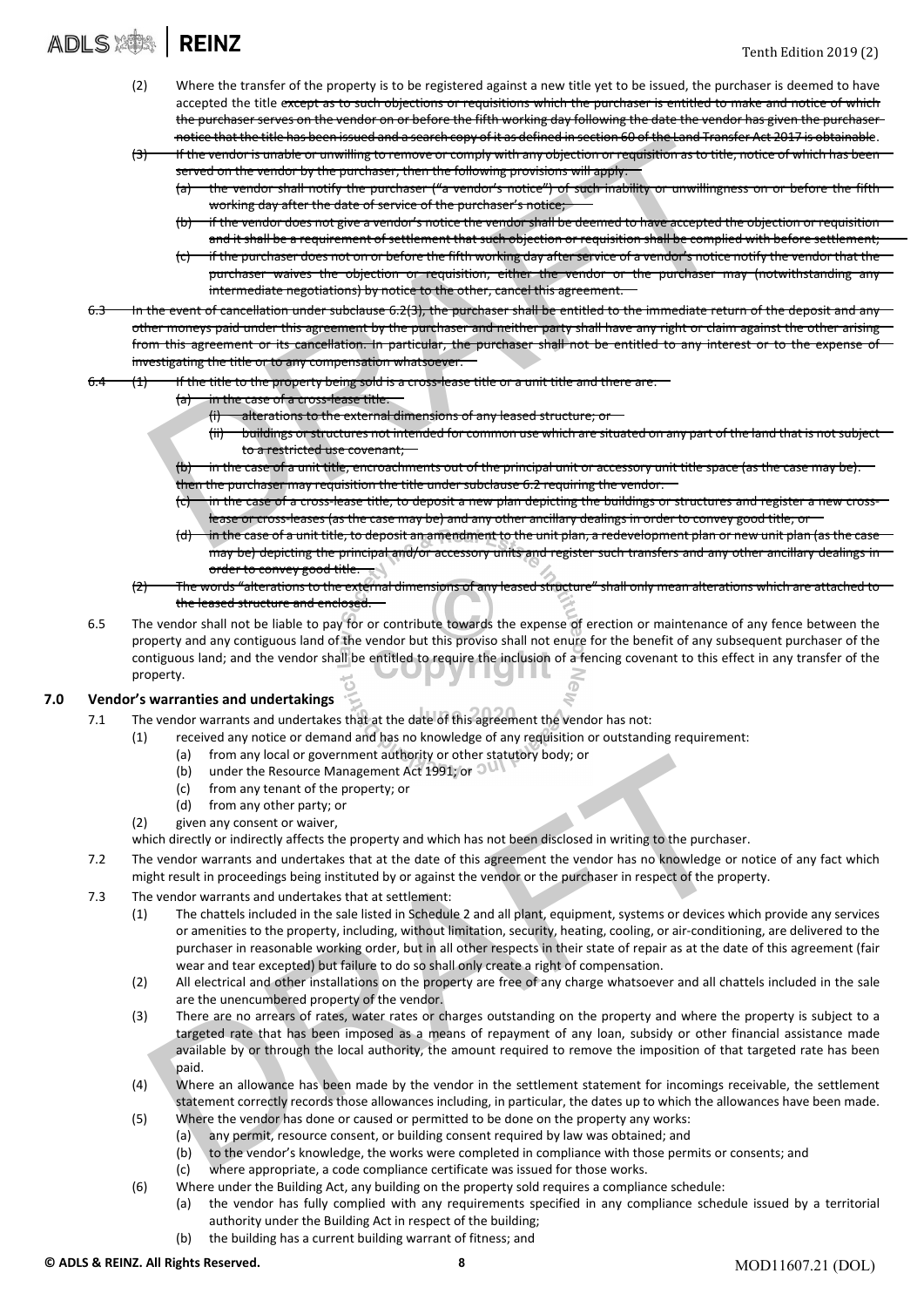### ADLS : **REINZ**

- (c) the vendor is not aware of any reason, that the vendor has not disclosed in writing to the purchaser, which would prevent a building warrant of fitness from being supplied to the territorial authority when the building warrant of fitness is next due.
- (7) Since the date of this agreement, the vendor has not given any consent or waiver which directly or indirectly affects the property.
- (8) Any notice or demand received by the vendor, which directly or indirectly affects the property, after the date of this agreement:
	- (a) from any local or government authority or other statutory body; or
	- (b) under the Resource Management Act 1991; or
	- (c) from any tenant of the property; or
	- (d) from any other party,

has been delivered forthwith by the vendor to either the purchaser or the purchaser's lawyer, unless the vendor has paid or complied with such notice or demand. If the vendor fails to so deliver or pay the notice or demand, the vendor shall be liable for any penalty incurred.

- Since the date of this agreement, the vendor has not given any consent or waiver which directly of<br>property,<br>agreement:<br>Any notice or demand received by the vendor, which directly or indirectly affects the property,<br>agreem 7.4 If the property is or includes part only of a building, the warranty and undertaking in subclause 7.3(6) does not apply. Instead the vendor warrants and undertakes at the date of this agreement that, where under the Building Act the building of which the property forms part requires a compliance schedule:
	- (1) to the vendor's knowledge, there has been full compliance with any requirementsspecified in any compliance schedule issued by a territorial authority under the Building Act in respect of the building;
	- (2) the building has a current building warrant of fitness; and
	- (3) the vendor is not aware of any reason, that the vendor has not disclosed in writing to the purchaser, which would prevent a building warrant of fitness from being supplied to the territorial authority when the building warrant of fitness is next due.
- 7.5 The vendor warrants and undertakes that on or immediately after settlement:
	- (1) If the water and wastewater charges are determined by meter, the vendor will have the water meter read and will pay the amount of the charge payable pursuant to that reading; but if the water supplier will not make special readings, the water and wastewater charges shall be apportioned.
	- (2) Any outgoings included in the settlement statement are paid in accordance with the settlement statement and, where applicable, to the dates shown in the settlement statement, or will be so paid immediately after settlement.
	- (3) The vendor will give notice of sale in accordance with the Local Government (Rating) Act 2002 to the territorial authority and regional council in whose district the land is situated and will also give notice of the sale to every other authority that makes and levies rates or charges on the land and to the supplier of water.
	- (4) Where the property is a unit title, the vendor will notify the body corporate in writing of the transfer of the property and the name and address of the purchaser.

#### 8.0 Unit title and cross-lease provisions

#### Unit Titles

- 8.1 If the property is a unit title, sections 144 to 153 of the Unit Titles Act require the vendor to provide to the purchaser a pre‐contract disclosure statement, a pre‐settlement disclosure statement and, if so requested by the purchaser, an additional disclosure statement.
- 8.2 If the property is a unit title, the vendor warrants and undertakes as follows:
	- The information in the pre‐contract disclosure statement provided to the purchaser was complete and correct.
	- $(2)$  Apart from regular periodic contributions, no contributions have been levied or proposed by the body corporate that have not been disclosed in writing to the purchaser.
	- $(3)$  Not less than five working days before the settlement date, the vendor will provide:
		- (a) a certificate of insurance for all insurances effected by the body corporate under the provisions of section 135 of the Unit Titles Act; and
- the property is a unit title; the vendor warrants and undertakes as follows.<br>
The information in the pre-contract dissibutions in example the three increases that the provider that the provider the body computer and the pr (b) a pre‐settlement disclosure statement from the vendor, certified correct by the body corporate, under section 147 of the Unit Titles Act. Any periodic contributions to the operating account shown in that pre-settlement disclosure statement shall be apportioned. There shall be no apportionment of contributions to any long-term maintenance fund, contingency fund or capital improvement fund.
	- There are no other amounts owing by the owner under any provision of the Unit Titles Act.
	- (5) There are no unsatisfied judgments against the body corporate and no proceedings have been instituted against or by the body corporate.
	- $(6)$  No order or declaration has been made by any Court against the body corporate or the owner under any provision of the Unit Titles Act.
	- (7) The vendor has no knowledge or notice of any fact which might result in:
		- (a) the owner or the purchaser incurring any other liability under any provision of the Unit Titles Act;
		- (b) any proceedings being instituted by or against the body corporate; or
		- (c) any order or declaration being sought against the body corporate or the owner under any provision of the Unit Titles Act.
	- The vendor is not aware of proposals to pass any body corporate resolution relating to its rules nor are there any unregistered changes to the body corporate rules which have not been disclosed in writing to the purchaser.
	- No lease, licence, easement, or special privilege has been granted by the body corporate in respect of any part of the common property which has not been disclosed in writing to the purchaser.
	- $(10)$  No resolution has been passed and no application has been made and the vendor has no knowledge of any proposal (a) the transfer of the whole or any part of the common property;
		- $(b)$  the addition of any land to the common property;
			- (c) the cancellation of the unit plan, or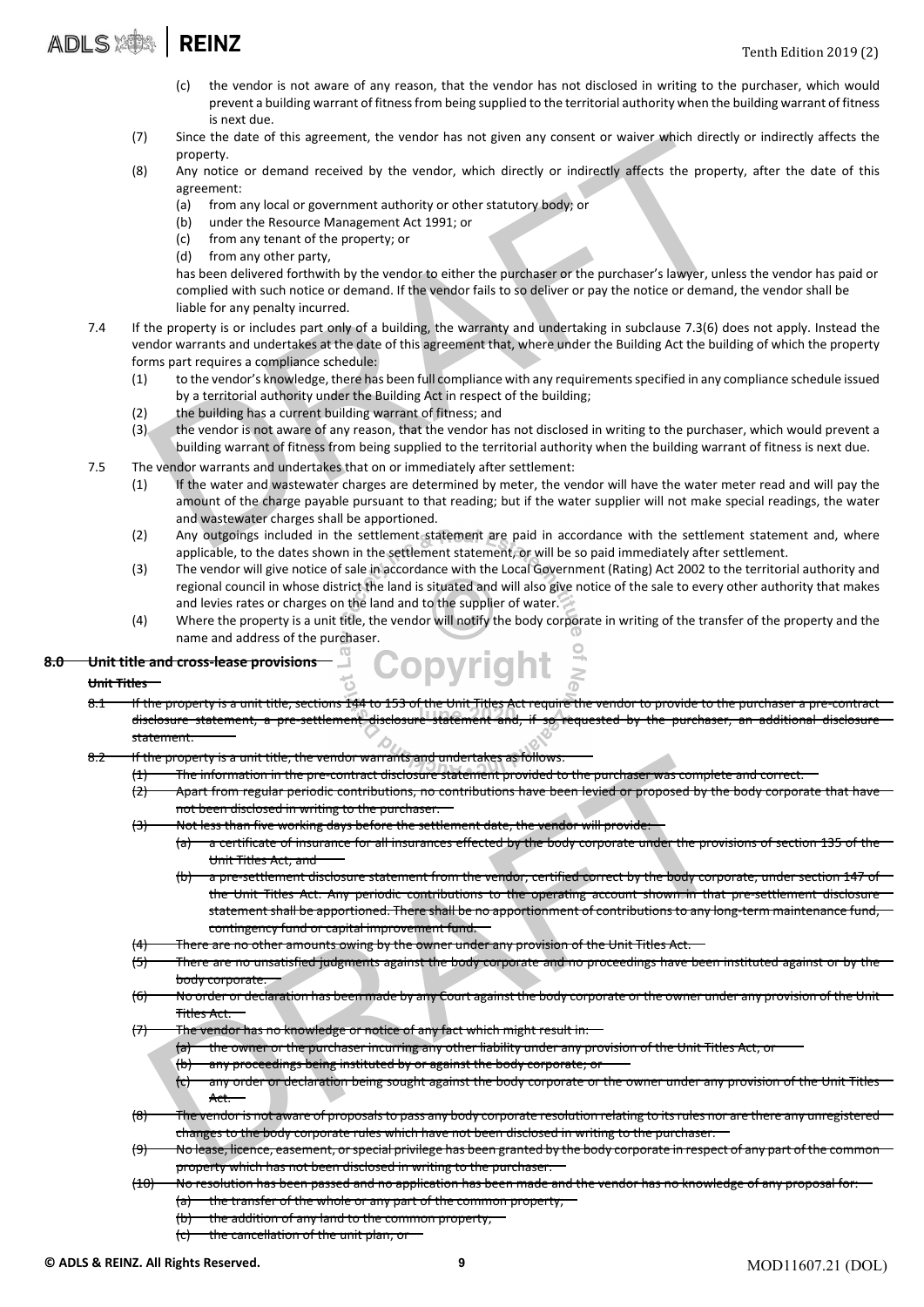the deposit of an amendment to the unit plan, a redevelopment plan, or a new unit plan in substitution for the existing unit plan,

which has not been disclosed in writing to the purchase

(11) As at settlement, all contributions and other moneys payable by the vendor to the body corporate have been paid in full.

- 8.3 If the property is a unit title and if the vendor does not provide the certificates of insurance and the pre-settlement disclosure statement under section 147 of the Unit Titles Act in accordance with the requirements of subclause 8.2(3), then in addition to the purchaser's rights under sections 149 and 150 of the Unit Titles Act, the purchaser may:
	- $(1)$  postpone the settlement date until the fifth working day following the date on which that information is provided to the to the to the to the to the to the to the to the to the to the to the to the to the to the to purchaser; or
	- (2) elect that settlement shall still take place on the settlement date
- 8.4 If the property is a unit title, each party specifies that:
	- (1) any email address of that party's lawyer provided on the back page of this agreement, or notified subsequently in writing by that party's lawyer shall be an address for service for that party for the purposes of section 205(1)(d) of the Unit Titles Act; and
	- $(2)$  if that party is absent from New Zealand, that party's lawyer shall be that party's agent in New Zealand for the purposes of section 205(2) of the Unit Titles Act.
- 1) As at settlement, all contributions and other moneys payable by the vendor to the body corporate has<br>the property is a unit title and if the vendor does not provide the certificates of instance and the pre-<br>trichment un 8.5 If the property is a unit title, any costs owing by the purchaser to the vendor pursuant to section 148(5) of the Unit Titles Act for providing an additional disclosure statement shall be included in the moneys payable by the purchaser on settlement pursuant to subclause 3.8(1). Such costs may be deducted from the deposit if the purchaser becomes entitled to a refund of the deposit cancellation or avoidance of this agreement.
- 8.6 Unauthorised Structures Cross‐Leases and Unit Titles
	- $(1)$  Where structures (not stated in clause 6.0 to be requisitionable) have been erected on the property without:
		- (a) in the case of a cross-lease title, any required lessors' consent; or
		- $(b)$  in the case of a unit title, any required body corporate consent
		- the purchaser may demand within the period expiring on the earlier of
			- the tenth working day after the date of this agreement;
			- <del>settlement date</del>

that the vendor obtain the written consent of the current lessors or the body corporate (as the case may be) to such improvements ("a current consent") and provide the purchaser with a copy of such consent on or before the settlement date.

- Should the vendor be unwilling or unable to obtain a current consent, then the procedure set out in subclauses 6.2(3) and 6.3 shall apply, with the purchaser's demand under subclause 8.6(1) being deemed to be an objection and requisition.
- 9.0 Conditions and mortgage terms

#### 9.1 Finance condition

- (1) If the purchaser has identified that finance is required on the front page of this agreement, this agreement is conditional upon the purchaser arranging finance for such amount as the purchaser may require from a bank or other lending institution of the purchaser's choice on terms and conditions satisfactory to the purchaser in all respects on or before the finance date.
- (2) If the purchaser avoids this agreement for failing to arrange finance in terms of subclause 9.1(1), the purchaser must provide a satisfactory explanation of the grounds relied upon by the purchaser, together with supporting evidence, immediately upon request by the vendor.

#### 9.2 Mortgage terms

(1) Any mortgage to be arranged pursuant to a finance condition shall be upon and subject to the terms and conditions currently being required by the lender in respect of loans of a similar nature.

#### 9.3 LIM condition

- (1) If the purchaser has indicated on the front page of this agreement that a LIM is required:
	- (a) that LIM is to be obtained by the purchaser at the purchaser's cost;
	- (b) the purchaser is to request the LIM on or before the fifth working day after the date of this agreement; and
	- (c) this agreement is conditional upon the purchaser approving that LIM, provided that such approval must not be unreasonably or arbitrarily withheld.
- a satisfactory explanation of the grounds rejied upon by the purchaser, together with supporting evidently the vendor.<br>
The vendor.<br>
Any mortgage to be arranged pursuant to a finance condition shall be upon and subject to (2) If, on reasonable grounds, the purchaser does not approve the LIM, the purchaser shall give notice to the vendor ("the purchaser's notice") on or before the fifteenth working day after the date of this agreement stating the particular matters in respect of which approval is withheld and, if those matters are capable of remedy, what the purchaser reasonably requires to be done to remedy those matters. If the purchaser does not give a purchaser's notice the purchaser shall be deemed to have approved the LIM. If through no fault of the purchaser, the LIM is not available on or before the fifteenth working day after the date of this agreement and the vendor does not give an extension when requested, this condition shall not have been fulfilled and the provisions of subclause 9.10(5) shall apply.
- (3) The vendor shall give notice to the purchaser ("the vendor's notice") on or before the fifth working day after receipt of the purchaser's notice advising whether or not the vendor is able and willing to comply with the purchaser's notice by the settlement date.
- (4) If the vendor does not give a vendor's notice, or if the vendor's notice advisesthat the vendor is unable or unwilling to comply with the purchaser's notice, and if the purchaser does not, on or before the tenth working day after the date on which the purchaser's notice is given, give notice to the vendor that the purchaser waives the objection to the LIM, this condition shall not have been fulfilled and the provisions of subclause 9.10(5) shall apply.
- (5) If the vendor gives a vendor's notice advising that the vendor is able and willing to comply with the purchaser's notice, this condition is deemed to have been fulfilled, and it shall be a requirement of settlement that the purchaser's notice shall be complied with, and also, if the vendor must carry out work on the property, that the vendor shall obtain the approval of the territorial authority to the work done, both before settlement.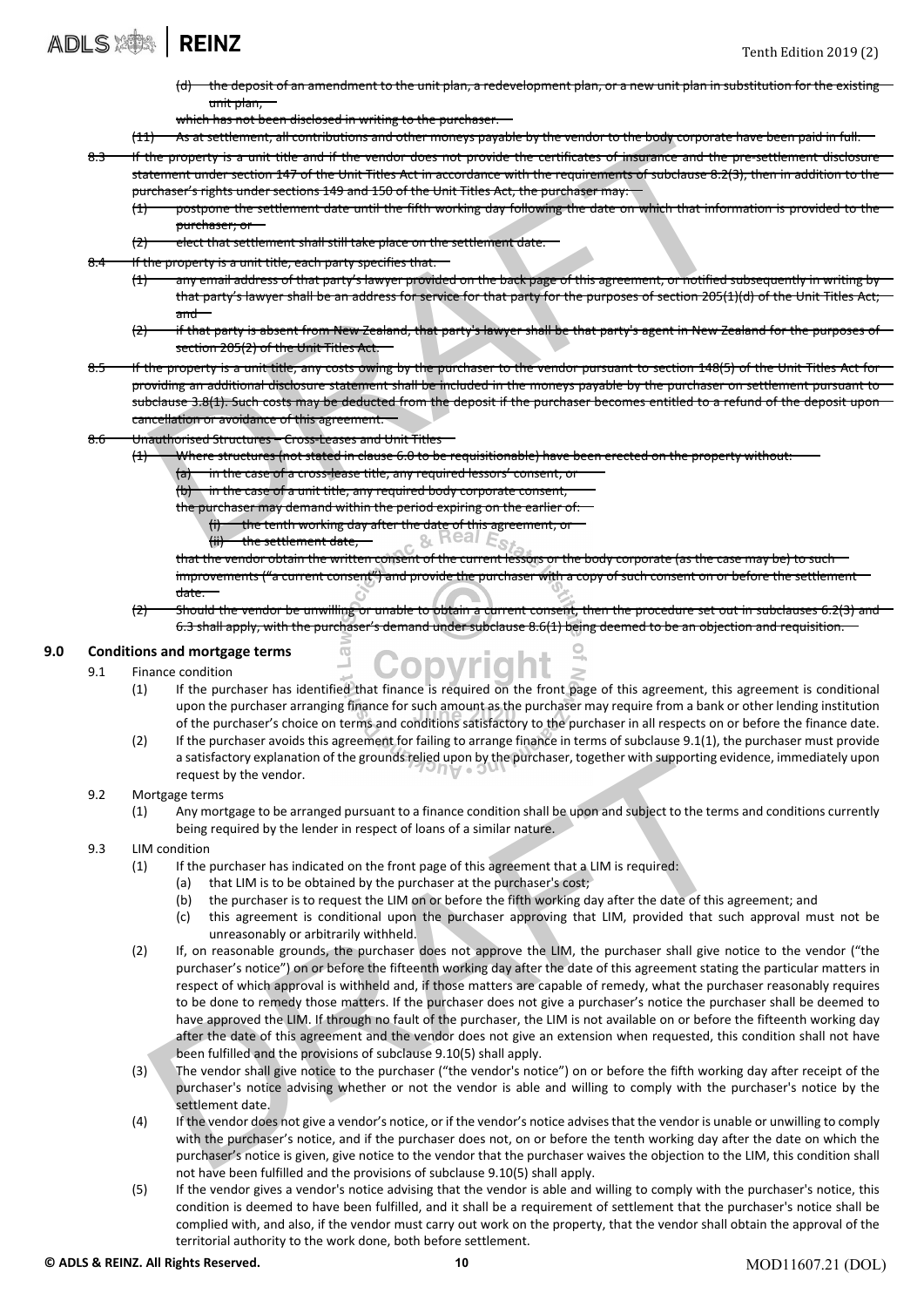### ADLS **243 | REINZ**

- 9.4 Building report condition
	- (1) If the purchaser has indicated on the front page of this agreement that a building report is required, this agreement is conditional upon the purchaser obtaining at the purchaser's cost on or before the fifteenth working day after the date of this agreement a report on the condition of the buildings and any other improvements on the property that is satisfactory to the purchaser, on the basis of an objective assessment.
	- (2) The report must be prepared in good faith by a suitably‐qualified building inspector in accordance with accepted principles and methods and it must be in writing.
	- (3) Subject to the rights of any tenants of the property, the vendor shall allow the building inspector to inspect the property at all reasonable times upon reasonable notice for the purposes of preparation of the report.
	- (4) The building inspector may not carry out any invasive testing in the course of inspection without the vendor's prior written consent.
	- (5) If the purchaser avoids this agreement for non‐fulfilment of this condition pursuant to subclause 9.10(5), the purchaser must provide the vendor immediately upon request with a copy of the building inspector's report.
- 9.5 Toxicology report condition
- agreement a report on the condition of the buildings and any other improvements on the property the purchaser, on the basis of an objective assessment.<br>The report must be prepared in good raith by a suitably-qualified buil (1) If the purchaser has indicated on the front page of this agreement that a toxicology report is required, this agreement is conditional upon the purchaser obtaining at the purchaser's cost on or before the fifteenth working day after the date of this agreement, a toxicology report on the property that is satisfactory to the purchaser, on the basis of an objective assessment.
	- (2) The purpose of the toxicology report shall be to detect whether the property has been contaminated by the preparation, manufacture or use of drugs including, but not limited to, methamphetamine.
	- (3) The report must be prepared in good faith by a suitably‐qualified inspector using accepted principles and methods and it must be in writing.
	- (4) Subject to the rights of any tenants of the property, the vendor shall allow the inspector to inspect the property at all reasonable times upon reasonable notice for the purposes of carrying out the testing and preparation of the report.
	- (5) The inspector may not carry out any invasive testing in the course of the inspection without the vendor's prior written consent.
	- (6) If the purchaser avoids this agreement for non‐fulfilment of this condition pursuant to subclause 9.10(5), the purchaser must provide the vendor immediately upon request with a copy of the inspector's report.
- 9.6 OIA consent condition
	- (1) If the purchaser has indicated on the front page of this agreement that OIA consent is required, this agreement is conditional upon OIA consent being obtained on or before the OIA date shown on the front page of this agreement on terms and conditions that are satisfactory to the purchaser, acting reasonably, the purchaser being responsible for payment of the application fee.
	- (2) If the purchaser has indicated on the front page of this agreement that OIA consent is not required, or has failed to indicate whether it is required, then the purchaser warrants that the purchaser does not require OIA consent.
- 9.7 If this agreement relates to a transaction to which the Land Act 1948 applies, this agreement is conditional upon the vendor obtaining the necessary consent by the Land Act date shown on the front page of this agreement.
- 9.8 If the Land Act date or OIA date is not shown on the front page of this agreement that date shall be the settlement date or a date 65 working days from the date of this agreement whichever is the sooner, except where the property comprises residential (but not otherwise sensitive) land in which case that date shall be the settlement date or a date 20 working days from the date of this agreement, whichever is the sooner.

#### 9.9 Resource Management Act condition

(1) If this agreement relates to a transaction to which section 225 of the Resource Management Act 1991 applies then this agreement is subject to the appropriate condition(s) imposed by that section.

#### 9.10 Operation of conditions

If this agreement is expressed to be subject either to the above or to any other condition(s), then in relation to each such condition the following shall apply unless otherwise expressly provided:

- (1) The condition shall be a condition subsequent.
- (2) The party or parties for whose benefit the condition has been included shall do all things which may reasonably be necessary to enable the condition to be fulfilled by the date for fulfilment.
- (3) Time for fulfilment of any condition and any extended time for fulfilment to a fixed date shall be of the essence.
- (4) The condition shall be deemed to be not fulfilled until notice of fulfilment has been served by one party on the other party.
- reament, whichever is the sooner.<br>
Source Management Act condition<br>
of Hins agreement Act conditions<br>
If this agreement charaction of a ransaction to which section 225 of the Resource Management Act<br>
agreement is subject t (5) If the condition is not fulfilled by the date for fulfilment, either party may at any time before the condition isfulfilled or waived avoid this agreement by giving notice to the other. Upon avoidance of this agreement, the purchaser shall be entitled to the immediate return of the deposit and any other moneys paid by the purchaser under this agreement and neither party shall have any right or claim against the other arising from this agreement or its termination.
- (6) At any time before this agreement is avoided, the purchaser may waive any finance condition and either party may waive any other condition which is for the sole benefit of that party. Any waiver shall be by notice.

#### 10.0 Claims for compensation

- 10.1 If the purchaser has not purported to cancel this agreement, the breach by the vendor of any term of this agreement does not defer the purchaser's obligation to settle, but that obligation is subject to the provisions of this clause 10.0.
- 10.2 The provisions of this clause apply if:
	- (1) the purchaser claims a right to compensation for:
		- (a) a breach of any term of this agreement; or
		- (b) a misrepresentation; or
		- (c) a breach of section 9 or section 14 of the Fair Trading Act 1986; or
		- (d) an equitable set‐off, or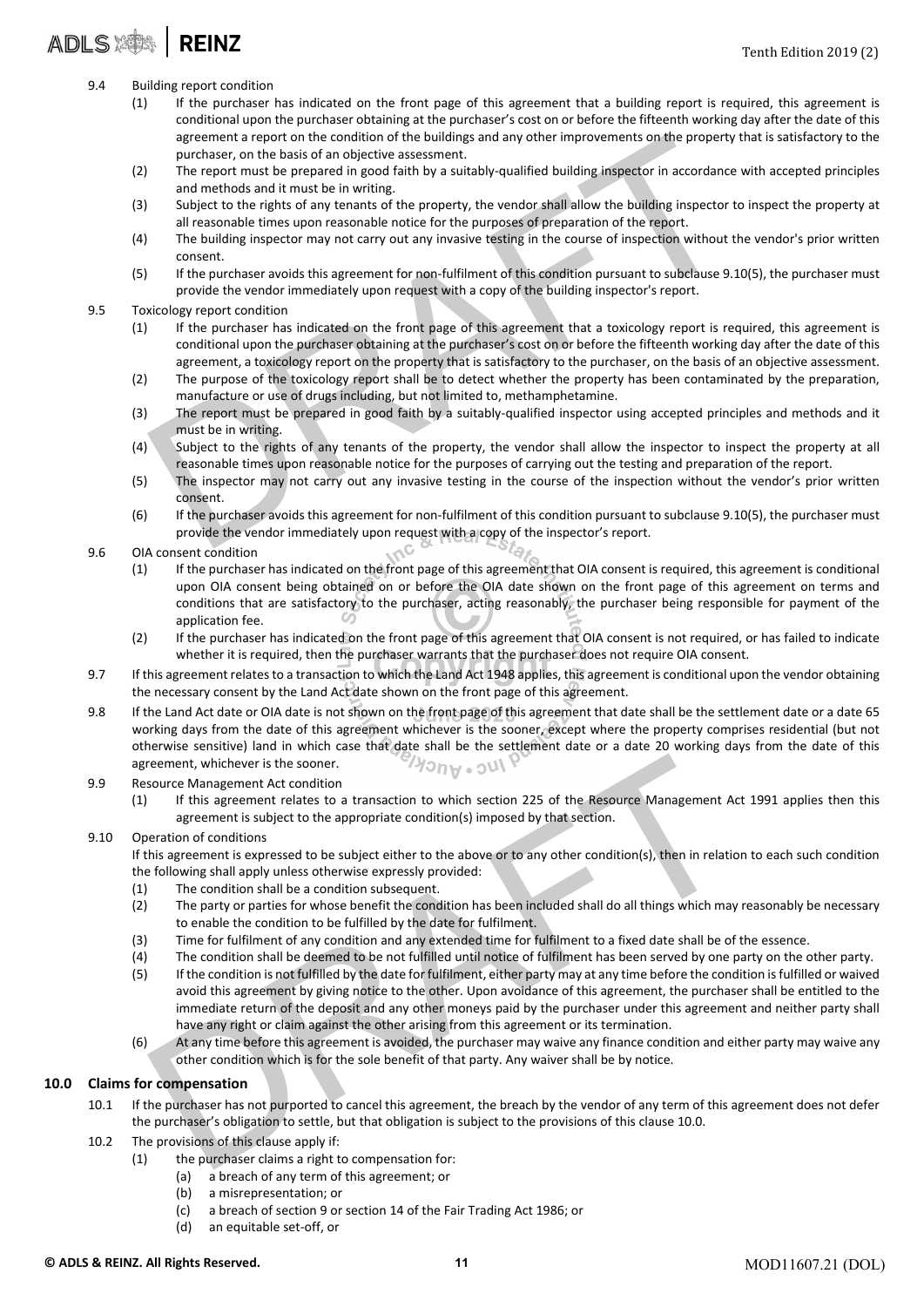## ADLS NOT REINZ Tenth Edition 2019 (2)

- (2) there is a dispute between the parties regarding any amounts payable:
	- (a) under subclause 3.12 or subclause 3.13; or
	- (b) under subclause 5.2.
- 10.3 To make a claim under this clause 10.0:
- make a claim under this clause 10.0:<br>
the claimant mast serve notice of the claim on the other party on or before the last working day prior<br>
texcept for claims serve notice of the claim on the other party at any time aft (1) the claimant must serve notice of the claim on the other party on or before the last working day prior to the settlement date (except for claims made after the settlement date for amounts payable under subclause 3.12 or subclause 3.13, in respect of which the claimant may serve notice of the claim on the other party at any time after a dispute arises over those amounts); and
	- (2) the notice must:
		- (a) state the particular breach of the terms of the agreement, or the claim under subclause 3.12, subclause 3.13 or subclause 5.2, or for misrepresentation, or for breach of section 9 or section 14 of the Fair Trading Act 1986, or for an equitable set‐off; and
		- (b) state a genuine pre‐estimate of the loss suffered by the claimant; and
		- (c) be particularised and quantified to the extent reasonably possible as at the date of the notice.
- 10.4 If the claimant is unable to give notice under subclause 10.3 in respect of claims under subclause 10.2(1) or subclause 10.2(2)(b) by the settlement date by reason of the conduct or omission of the other party, the notice may be served on or before the working day immediately preceding the last working day on which settlement must take place under a settlement notice served by either party under subclause 11.1.
- 10.5 If the amount of compensation is agreed, itshall be deducted from or added to the amount to be paid by the purchaser on settlement.
- 10.6 If the purchaser makes a claim for compensation under subclause 10.2(1) but the vendor disputes the purchaser's right to make that claim, then:
	- (1) the vendor must give notice to the purchaser within three working days after service of the purchaser's notice under subclause 10.3, time being of the essence; and
	- (2) the purchaser's right to make the claim shall be determined by an experienced property lawyer or an experienced litigator appointed by the parties. If the parties cannot agree on the appointee, the appointment shall be made on the application of either party by the president for the time being of the New Zealand Law Society. The appointee's costs shall be met by the party against whom the determination is made. Call  $E_{\mathcal{S}}$
- 10.7 If the purchaser makes a claim for compensation undersubclause 10.2(1) and the vendorfailsto give notice to the purchaser pursuant to clause 10.6, the vendor is deemed to have accepted that the purchaser has a right to make that claim.
- 10.8 If it is accepted, or determined under subclause 10.6, that the purchaser has a right to claim compensation under subclause 10.2(1) but the amount of compensation claimed is disputed, or if the claim is made under subclause 10.2(2) and the amount of  $\omega$ compensation claimed is disputed, then:
	- (1) an interim amount shall be paid on settlement by the party required to a stakeholder until the amount of the claim is determined;
	- (2) if the parties cannot agree on a stakeholder, the interim amount shall be paid to a stakeholder nominated on the application of either party by the president for the time being of the New Zealand Law Society;
	- (3) the interim amount must be a reasonable sum having regard to all of the circumstances, except that where the claim is under subclause 3.13 the interim amount shall be the lower of the amount claimed, or an amount equivalent to interest at the interest rate for late settlement for the relevant default period on such portion of the purchase price (including any deposit) as is payable under this agreement on or by the settlement date;
	- mierest rate to rate securellrint of the rejevant detain the measurement on or by the settlement date;<br>as is payable under this agreement on or by the settlement date;<br>if the particles cannot agree on the interim amount, t (4) if the parties cannot agree on the interim amount, the interim amount shall be determined by an experienced property lawyer, an experienced litigator, or, where the claim for compensation is made under subclause 5.2, an experienced registered valuer or quantity surveyor appointed by the parties. The appointee's costs shall be met equally by the parties. If the parties cannot agree on the appointee, the appointment shall be made on the application of either party by the president for the time being of the New Zealand Law Society;
	- (5) the amount of the claim determined to be payable shall not be limited by the interim amount;
	- (6) the stakeholder shall lodge the interim amount on an interest‐bearing call deposit with a bank registered under the Reserve Bank of New Zealand Act 1989 in the joint names of the vendor and the purchaser;
	- (7) the interest earned on the interim amount net of any withholding tax and any bank or legal administration fees and commission charges shall follow the destination of the interim amount;
	- (8) apart from the net interest earned on the interim amount, no interest shall be payable by either party to the other in respect of the claim for compensation once the amount of the claim has been determined, provided that if the amount determined is in excess of the interim amount, the party liable to make payment of that excess shall pay interest to the other party at the interest rate for late settlement on the amount of that excess if it is not paid on or before the third working day after the date of notification of the determination, computed from the date of such notification until payment.
- 10.9 Where a determination has to be made under subclause 10.6(2) or subclause 10.8(4) and the settlement date will have passed before the determination is made, the settlement date shall be deferred to the second working day following the date of notification to both parties of the determination. Where a determination has to be made under both of these subclauses, the settlement date shall be deferred to the second working day following the date on which notification to both parties has been made of both determinations.
- 10.10 The procedures prescribed in subclauses 10.1 to 10.9 shall not prevent either party from taking proceedings for specific performance of the contract.
- 10.11 A determination under subclause 10.6 that the purchaser does not have a right to claim compensation under subclause 10.2(1) shall not prevent the purchaser from pursuing that claim following settlement.
- 10.12 Where a determination is made by a person appointed under either subclause 10.6 or subclause 10.8, that person shall not be liable to either party for any costs or losses that either party may claim to have suffered in respect of the determination.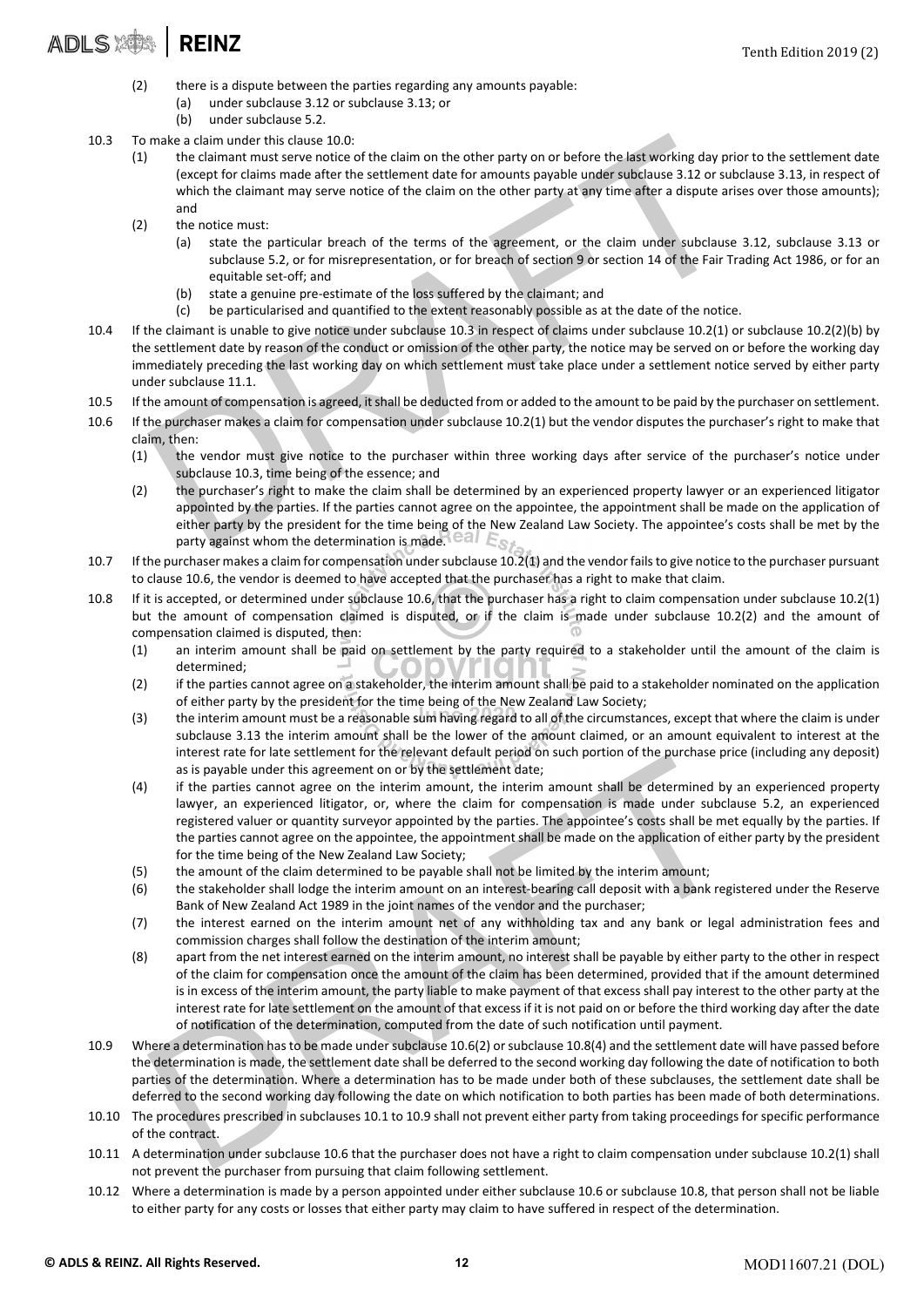### **ADLS SAM REINZ**

#### 11.0 Notice to complete and remedies on default

- 11.1 (1) If the sale is not settled on the settlement date, either party may at any time thereafter serve on the other party a settlement notice.
	- (2) The settlement notice shall be effective only if the party serving it is at the time ofservice either in all material respects ready, able, and willing to proceed to settle in accordance with clauses 3.0 and 10.0 or is not so ready, able, and willing to settle only by reason of the default or omission of the other party.
	- (3) If the purchaser is in possession, the vendor's right to cancel this agreement will be subject to sections 28 to 36 of the Property Law Act 2007 and the settlement notice may incorporate or be given with a notice under section 28 of that Act complying with section 29 of that Act.
- 11.2 Subject to subclause 11.1(3), upon service of the settlement notice the party on whom the notice is served shall settle:
	- (1) on or before the twelfth working day after the date of service of the notice; or
		- (2) on the first working day after the 13th day of January if the period of twelve working days expires during the period commencing on the 6th day of January and ending on the 13th day of January, both days inclusive,

time being of the essence, but without prejudice to any intermediate right of cancellation by either party.

- The settlement notice shall be effective only if the party serving it is at the time of service either in all m<br>able, and will go to proceed to settle in accordance with dauses 3.0 and 10.0 or is not so ready, able, an<br>by 11.3 (1) If this agreement provides for the payment of the purchase price by instalments and the purchaser fails duly and punctually to pay any instalment on or within one month from the date on which it fell due for payment then, whether or not the purchaser is in possession, the vendor may immediately give notice to the purchaser calling up the unpaid balance of the purchase price, which shall upon service of the notice fall immediately due and payable.
	- (2) The date of service of the notice under this subclause shall be deemed the settlement date for the purposes of subclause 11.1.
	- (3) The vendor may give a settlement notice with a notice under this subclause.
	- (4) For the purpose of this subclause a deposit is not an instalment.
- 11.4 If the purchaser does not comply with the terms of the settlement notice served by the vendor then, subject to subclause 11.1(3):
	- (1) Without prejudice to any other rights or remedies available to the vendor at law or in equity, the vendor may:
		- (a) sue the purchaser for specific performance; or
		- (b) cancel this agreement by notice and pursue either or both of the following remedies, namely:
			- (i) forfeit and retain for the vendor's own benefit the deposit paid by the purchaser, but not exceeding in all 10% of the purchase price; and/or
				- (ii) sue the purchaser for damages.
	- (2) Where the vendor is entitled to cancel this agreement, the entry by the vendor into a conditional or unconditional agreement for the resale of the property or any part thereof shall take effect as a cancellation of this agreement by the vendor if this agreement has not previously been cancelled and such resale shall be deemed to have occurred after cancellation.
	- (3) The damages claimable by the vendor under subclause  $11.4(1)(b)(ii)$  shall include all damages claimable at common law or in equity and shall also include (but shall not be limited to) any loss incurred by the vendor on any bona fide resale contracted within one year from the date by which the purchaser should have settled in compliance with the settlement notice. The amount of that loss may include: liin
		- (a) interest on the unpaid portion of the purchase price at the interest rate for late settlement from the settlement date to the settlement of such resale; and
		- (b) all costs and expenses reasonably incurred in any resale or attempted resale; and
		- (c) all outgoings (other than interest) on or maintenance expenses in respect of the property from the settlement date to the settlement of such resale.
	- (4) Any surplus money arising from a resale shall be retained by the vendor.
- 11.5 If the vendor does not comply with the terms of a settlement notice served by the purchaser, then, without prejudice to any other rights or remedies available to the purchaser at law or in equity the purchaser may:
	- (1) sue the vendor for specific performance; or
	- (2) cancel this agreement by notice and require the vendor forthwith to repay to the purchaser any deposit and any other money paid on account of the purchase price and interest on such sum(s) at the interest rate for late settlement from the date or dates of payment by the purchaser until repayment.
- (b) all costs and expenses reasonably incurred in any resaile or attempted resale; and<br>
(c) all outgoings (other than interest) on or maintenance expenses in respect of the property from<br>
the settlement of such resale.<br>
A 11.6 The party serving a settlement notice may extend the term of the notice for one or more specifically stated periods of time and thereupon the term of the settlement notice shall be deemed to expire on the last day of the extended period or periods and it shall operate as though this clause stipulated the extended period(s) of notice in lieu of the period otherwise applicable; and time shall be of the essence accordingly. An extension may be given either before or after the expiry of the period of the notice.
- 11.7 Nothing in this clause shall preclude a party from suing for specific performance without serving a settlement notice.
- 11.8 A party who serves a settlement notice under this clause shall not be in breach of an essential term by reason only of that party's failure to be ready and able to settle upon the expiry of that notice.

#### 12.0 Non‐merger

- 12.1 The obligations and warranties of the parties in this agreement shall not merge with:
	- (1) the giving and taking of possession;
		- (2) settlement;
		- (3) the transfer of title to the property;
		- (4) delivery of the chattels (if any); or
		- (5) registration of the transfer of title to the property.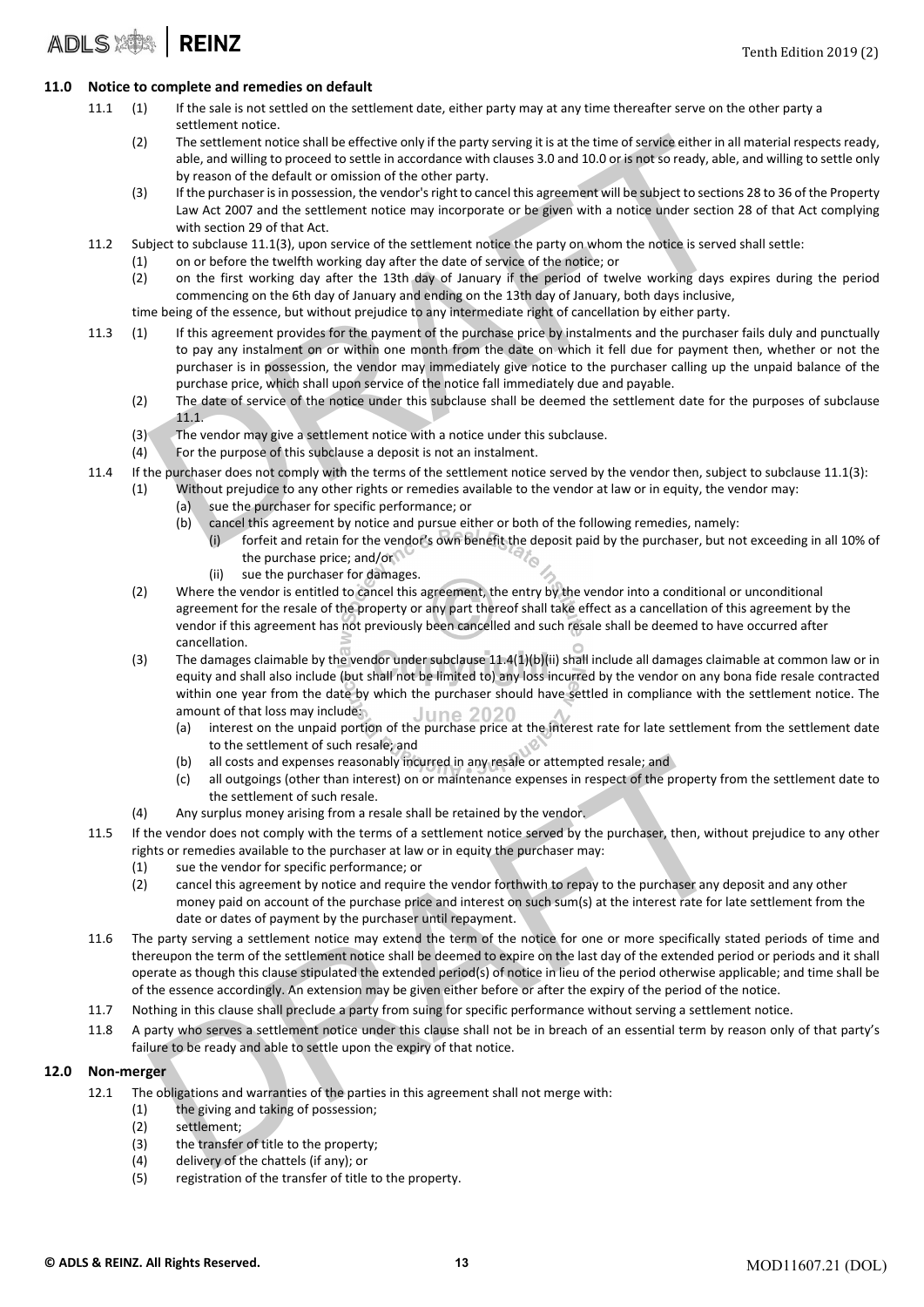#### 13.0 Goods and Services Tax

- 13.1 If this agreement provides for the purchaser to pay (in addition to the purchase price stated without GST) any GST which is payable in respect of the supply made under this agreement, then:
	- (1) the purchaser shall pay to the vendor the GST which is so payable in one sum on the GST date;
	- (2) where the GST date has not been inserted on the front page of this agreement the GST date shall be the settlement date;
	- (3) where any GST is not so paid to the vendor, the purchaser shall pay to the vendor:
		- (a) interest at the interest rate for late settlement on the amount of GST unpaid from the GST date until payment; and (b) any default GST;
	- (4) it shall not be a defence to a claim against the purchaser for payment to the vendor of any default GST that the vendor has failed to mitigate the vendor's damages by paying an amount of GST when it fell due under the GST Act; and
	- (5) any sum referred to in this clause is included in the moneys payable by the purchaser on settlement pursuant to subclause 3.8(1).
- 13.2 If the supply under this agreement is a taxable supply, the vendor will deliver a tax invoice to the purchaser on or before the GST date or such earlier date as the purchaser is entitled to delivery of an invoice under the GST Act.
- the purchaser shall pay to the vendor the GST which is so payable in one sum on the GST date;<br>where the GST date has not been inserted on the front page of this agreement the GST date<br>where any GST is not so paid to the ve 13.3 (1) Without prejudice to the vendor's rights and remedies under subclause 13.1, where any GST is not paid to the vendor on or within one month of the GST date, then whether or not the purchaser is in possession, the vendor may immediately give notice to the purchaser calling up any unpaid balance of the purchase price, which shall upon service of the notice fall immediately due and payable.
	- (2) The date of service of the notice under this subclause shall be deemed the settlement date for the purposes of subclause 11.1.
	- (3) The vendor may give a settlement notice under subclause 11.1 with a notice under this subclause.

#### 14.0 Zero-rating

- 14.1 The vendor warrants that the statement on the front page regarding the vendor's GST registration status in respect of the supply under this agreement and any particulars stated by the vendor in Schedule 1 are correct at the date of this agreement and will remain correct at settlement.
- 14.2 The purchaser warrants that any particulars stated by the purchaser in Schedule 1 are correct at the date of this agreement.
- 14.3 Where the particulars stated on the front page and in Schedule 1 indicate that:
	- (1) the vendor is and/or will be at settlement a registered person in respect of the supply under this agreement;
	- (2) the recipient is and/or will be at settlement a registered person;
	- (3) the recipient intends at settlement to use the property for making taxable supplies; and
	- (4) the recipient does not intend at settlement to use the property as a principal place of residence by the recipient or a person associated with the recipient under section 2A(1)(c) of the GST Act,
	- GST will be chargeable on the supply under this agreement at 0% pursuant to section 11(1)(mb) of the GST Act.
- 14.4 If GST is chargeable on the supply under this agreement at 0% pursuant to section 11(1)(mb) of the GST Act, then on or before settlement the purchaser will provide the vendor with the recipient's name, address, and registration number if any of those details are not included in Schedule 1 or they have altered. Une  $2020$
- 14.5 (1) If any of the particulars stated by the purchaser in Schedule 1:
	- (a) are incomplete; or
	- (b) alter between the date of this agreement and settlement,

the purchaser shall notify the vendor of the particulars which have not been completed and the altered particulars as soon as practicable before settlement.

- (2) The purchaser warrants that any added or altered particulars will be correct as at the date of the purchaser's notification.
- (3) If the GST treatment of the supply under this agreement should be altered as a result of the added or altered particulars, the vendor shall prepare and deliver to the purchaser or the purchaser's lawyer an amended settlement statement, if the vendor has already tendered a settlement statement, and a credit note or a debit note, as the case may be, if the vendor has already issued a tax invoice.
- 14.6 If
	- (1) the particulars in Schedule 1 state that part of the property is being used as a principal place of residence at the date of this agreement; and
	- (2) that part is still being so used at the time of the supply under this agreement,
	- then, the supply of that part will be a separate supply in accordance with section 5(15)(a) of the GST Act.
- 14.7 If
	- (1) the particulars stated in Schedule 1 indicate that the recipient intends to use part of the property as a principal place of residence by the recipient or a person associated with the recipient under section 2A(1)(c) of the GST Act; and

(a)<br>
(a) alter between the date of this agreement and settlement,<br>
(b) alter between the date of this agreement and settlement,<br>
The purchaser shall notify the vendor of the particulars which have not been completed and th (2) that part is the same part as that being used as a principal place of residence at the time of the supply under this agreement, then the references in subclauses 14.3 and 14.4 to "the property" shall be deemed to mean the remainder of the property excluding that part and the references to "the supply under this agreement" shall be deemed to mean the supply under this agreement of that remainder.

- 14.8 If the particulars stated on the front page and in Schedule 1 indicate in terms of subclause 14.3 that GST will be chargeable on the supply under this agreement at 0% pursuant to section 11(1)(mb) of the GST Act, but any of the particulars stated by the purchaser in Schedule 1 should alter between the date of this agreement and settlement, such that GST no longer becomes chargeable on the supply at 0%, then:
	- (1) the purchase price shall be plus GST (if any), even if it has been expressed as being inclusive of GST (if any) on the front page of this agreement; and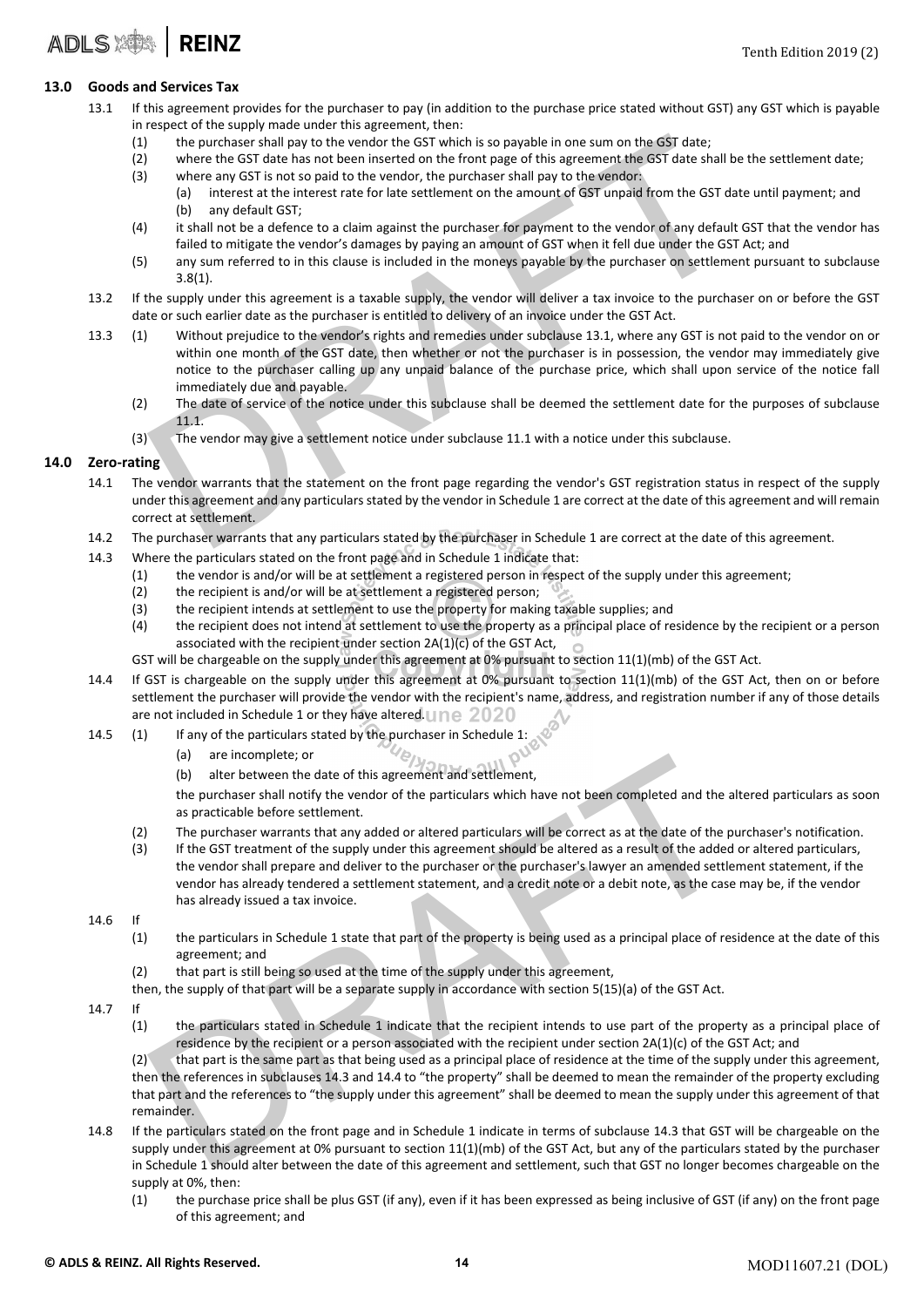

(2) if the vendor has already had to account to the Inland Revenue Department for the GST which is payable in respect of the supply under this agreement and did so on the basis that in accordance with subclause 14.3 the GST would be chargeable at 0%, the purchaser shall pay GST and any default GST to the vendor immediately upon demand served on the purchaser by the vendor (and where any GST or default GST is not so paid to the vendor, the purchaser shall pay to the vendor interest at the interest for late settlement on the amount unpaid from the date of service of the vendor's demand until payment).

#### 15.0 Supply of a Going Concern

- 15.1 If there is a supply under this agreement to which section 11(1)(mb) of the GST Act does not apply but which comprises the supply of a taxable activity that is a going concern at the time of the supply, then, unless otherwise expressly stated in this agreement:
	- (1) each party warrants that it is a registered person or will be so by the date of the supply;
	- (2) each party agrees to provide the other party by the date of the supply with proof of its registration for GST purposes;
	- (3) the parties agree that they intend that the supply is of a taxable activity that is capable of being carried on as a going concern by the purchaser; and
	- (4) the parties agree that the supply made pursuant to this agreement isthe supply of a going concern on which GST is chargeable at 0%.
- 15.2 If it subsequently transpires that GST is payable in respect of the supply and if this agreement provides for the purchaser to pay (in addition to the purchase price without GST) any GST which is payable in respect of the supply made under this agreement, then the provisions of clause 13.0 of this agreement shall apply.

#### 16.0 Limitation of Liability

- the wendor (and where any GST or default GST is not so paid to the vendor, the purchager shall pay to<br>
the interest for late settlement on the amount unpaid from the date of service of the vendor's deman<br> **Ea Going Concern** 16.1 If any person enters into this agreement as trustee of a trust and if that person has no right to or interest in any assets of the trust, except in that person's capacity as a trustee of the trust, then that person's liability under this agreement will not be personal and unlimited but will be limited to the actual amount recoverable from the assets of the trust from time to time ("the limited amount").
- 16.2 If the right of that person to be indemnified from the trust assets has been lost orimpaired, that person'sliability will become personal but limited to the extent of that part of the limited amount which cannot be recovered from any other person.

#### 17.0 Counterparts

- 17.1 This agreement may be executed and delivered in any number of counterparts (including scanned and emailed PDF counterparts).
- 17.2 Each executed counterpart will be deemed an original and all executed counterparts together will constitute one (and the same) instrument.
- 17.3 This agreement shall not come into effect until each person required to sign has signed at least one counterpart and both vendor and purchaser have received a counterpart signed by each person required to sign.
- 17.4 If the parties cannot agree on the date of this agreement, and counterparts are signed on separate dates, the date of the agreement is the date on which the last counterpart was signed and delivered to all parties.

#### 18.0 Agency

- 18.1 If the name of a licensed real estate agent is recorded on this agreement, it is acknowledged that the sale evidenced by this agreement has been made through that agent whom the vendor has appointed as the vendor's agent according to an executed agency agreement.
- 18.2 The scope of the authority of the agent under subclause 18.1 does not extend to making an offer, counteroffer, or acceptance of a purchaser's offer or counteroffer on the vendor's behalf without the express authority of the vendor for that purpose. That authority, if given, should be recorded in the executed agency agreement.
- 18.3 The vendor shall be liable to pay the agent's charges including GST in accordance with the executed agency agreement.

#### 19.0 Collection of Sales Information

- 19.1 Once this agreement has become unconditional in all respects, the agent may provide certain information relating to the sale to the Real Estate Institute of New Zealand Incorporated (REINZ).
- rchaser's offer or counteroffer on the vendor's behalf without the express authority of the vendor for that piven, should be recorded in the executed agency agreement.<br>Even, should be recorded in the executed agency agreem 19.2 This information will be stored on a secure password protected network under REINZ's control and may include (amongst other things) the sale price and the address of the property, but will not include the parties' names or other personal information under the Privacy Act 1993.
- 19.3 This information is collected, used and published for statistical, property appraisal and market analysis purposes, by REINZ, REINZ member agents and others.
- 19.4 Despite the above, if REINZ does come to hold any of the vendor or purchaser's personal information, that party has a right to access and correct that personal information by contacting REINZ at info@reinz.co.nz or by post or telephone.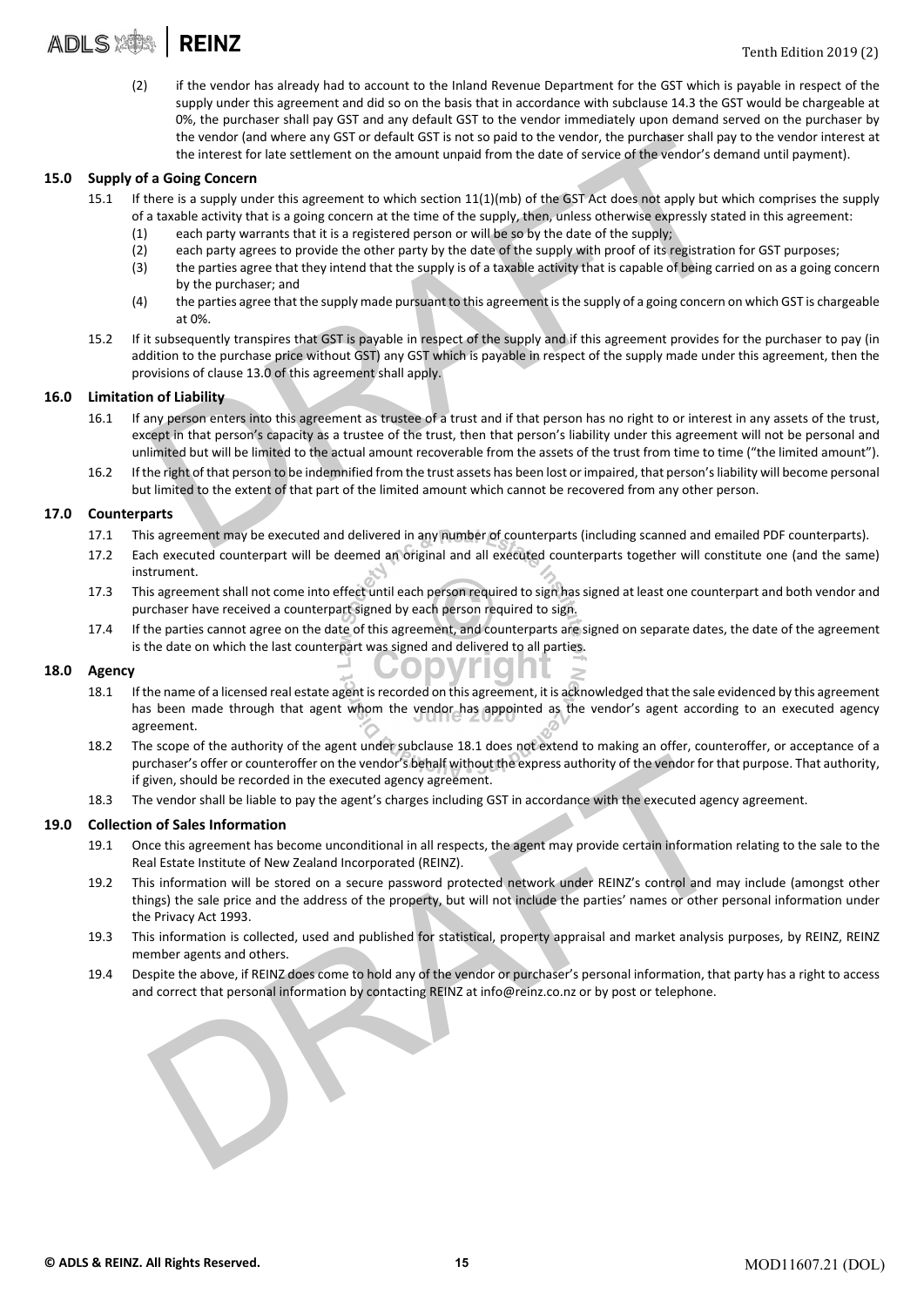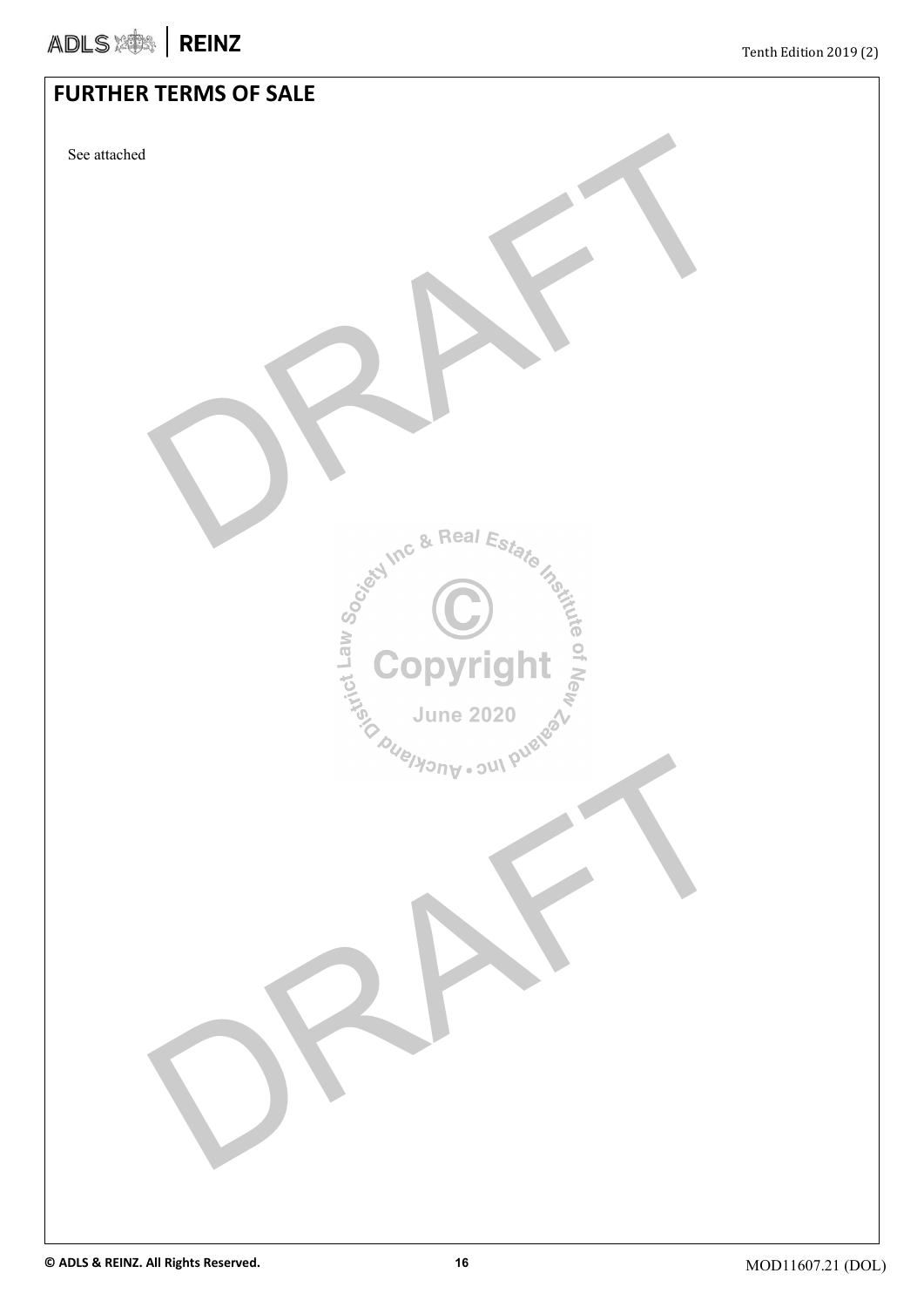![](_page_16_Picture_0.jpeg)

### SCHEDULE 1

#### (GST Information – see clause 14.0)

This Schedule must be completed if the vendor has stated on the front page that the vendor is registered under the GST Act in respect of the transaction evidenced by this agreement and/or will be so registered at settlement. Otherwise there is no need to complete it. Section 1 Vendor 1(a) The vendor's registration number (if already registered): 131-309-902 1(b) (i) (ii) (iii) Part of the property is being used as a principal place of residence at the date of this agreement. That part is: (e.g. "the main farmhouse" or "the apartment above the shop".) The supply of that part will be a taxable supply. Yes/No Yes/No Yes/No

#### Section 2 Purchaser

|      | transaction evidenced by this agreement and/or will be so registered at settlement. Otherwise there is no need to complete it.                                                                                                                            |                    |  |
|------|-----------------------------------------------------------------------------------------------------------------------------------------------------------------------------------------------------------------------------------------------------------|--------------------|--|
|      | <b>Section 1 Vendor</b>                                                                                                                                                                                                                                   |                    |  |
| 1(a) | The vendor's registration number (if already registered): 131-309-902                                                                                                                                                                                     |                    |  |
| 1(b) | Part of the property is being used as a principal place of residence at the date of this agreement.<br>(i)                                                                                                                                                | <del>Yes</del> /No |  |
|      | That part is:<br>(ii)                                                                                                                                                                                                                                     |                    |  |
|      | (e.g. "the main farmhouse" or "the apartment above the shop".)                                                                                                                                                                                            | Yes/No             |  |
|      | The supply of that part will be a taxable supply.<br>(iii)                                                                                                                                                                                                | Yes/No             |  |
|      | <b>Section 2 Purchaser</b>                                                                                                                                                                                                                                |                    |  |
| 2(a) | The purchaser is registered under the GST Act and/or will be so registered at settlement.                                                                                                                                                                 | <del>Yes/</del> No |  |
| 2(b) | The purchaser intends at settlement to use the property for making taxable supplies.<br><del>Yes/</del> No                                                                                                                                                |                    |  |
|      | If the answer to either or both of questions 2(a) and 2(b) is "No", go to question 2(e)                                                                                                                                                                   |                    |  |
| 2(c) | The purchaser's details are as follows:                                                                                                                                                                                                                   |                    |  |
|      | Full name:<br>(i)                                                                                                                                                                                                                                         |                    |  |
|      | (ii)<br>Address:                                                                                                                                                                                                                                          |                    |  |
|      | Registration number (if already registered):<br>(iii)<br>Real                                                                                                                                                                                             |                    |  |
| 2(d) | The purchaser intends at settlement to use the property as a principal place of residence by the purchaser or by a person<br>associated with the purchaser under section 2A(1)(c) of the GST Act (connected by blood relationship, marriage, civil union, | Yes/No             |  |

| de facto relationship or adoption).                                                                                          |  |  |        |
|------------------------------------------------------------------------------------------------------------------------------|--|--|--------|
| ΟR                                                                                                                           |  |  |        |
| The purchaser intends at settlement to use part of the property (and no other part) as a principal place of residence by the |  |  | Yes/No |
| purchaser or by a person associated with the purchaser under section $2A(1)(c)$ of the GST Act.                              |  |  |        |

π (e.g. "the main farmhouse" or "the apartment above the shop")

| 2(e) The purchaser intends to direct the vendor to transfer title to the property to another party ("nominee"). | Yes/No |
|-----------------------------------------------------------------------------------------------------------------|--------|
|                                                                                                                 |        |

#### If the answer to question 2(e) is "Yes", then please continue. Otherwise, there is no need to complete this Schedule any further.

#### Section 3 Nominee

That part is:

| 3(a) | The nominee is registered under the GST Act and/or is expected by the purchaser to be so registered at settlement. | Yes/Nc |
|------|--------------------------------------------------------------------------------------------------------------------|--------|
|      |                                                                                                                    |        |

3(b) The purchaser expects the nominee at settlement to use the property for making taxable supplies.

#### If the answer to either or both of questions 3(a) and 3(b) is "No", there is no need to complete this Schedule any further.

3(c) The nominee's details (if known to the purchaser) are as follows:

(i) Full name:

(ii) Address:

(iii) Registration number (if already registered):

question 2(e) is "Yes", then please continue. Otherwise, there is no need to complete this Schedule any time<br>time<br>time<br>time is registered under the GST Act and/or is expected by the purchaser to be so registered at settlem 3(d) The purchaser expects the nominee to intend at settlement to use the property as a principal place of residence by the nominee or by a person associated with the nominee under section 2A(1)(c) of the GST Act (connected by blood relationship, marriage, civil union, de facto relationship or adoption). Yes/No

OR

The purchaser expects the nominee to intend atsettlement to use part of the property (and no other part) as a principal place of residence by the nominee or by a person associated with the nominee under section 2A(1)(c) of the GST Act. That part is: Yes/No

(e.g. "the main farmhouse" or "the apartment above the shop".)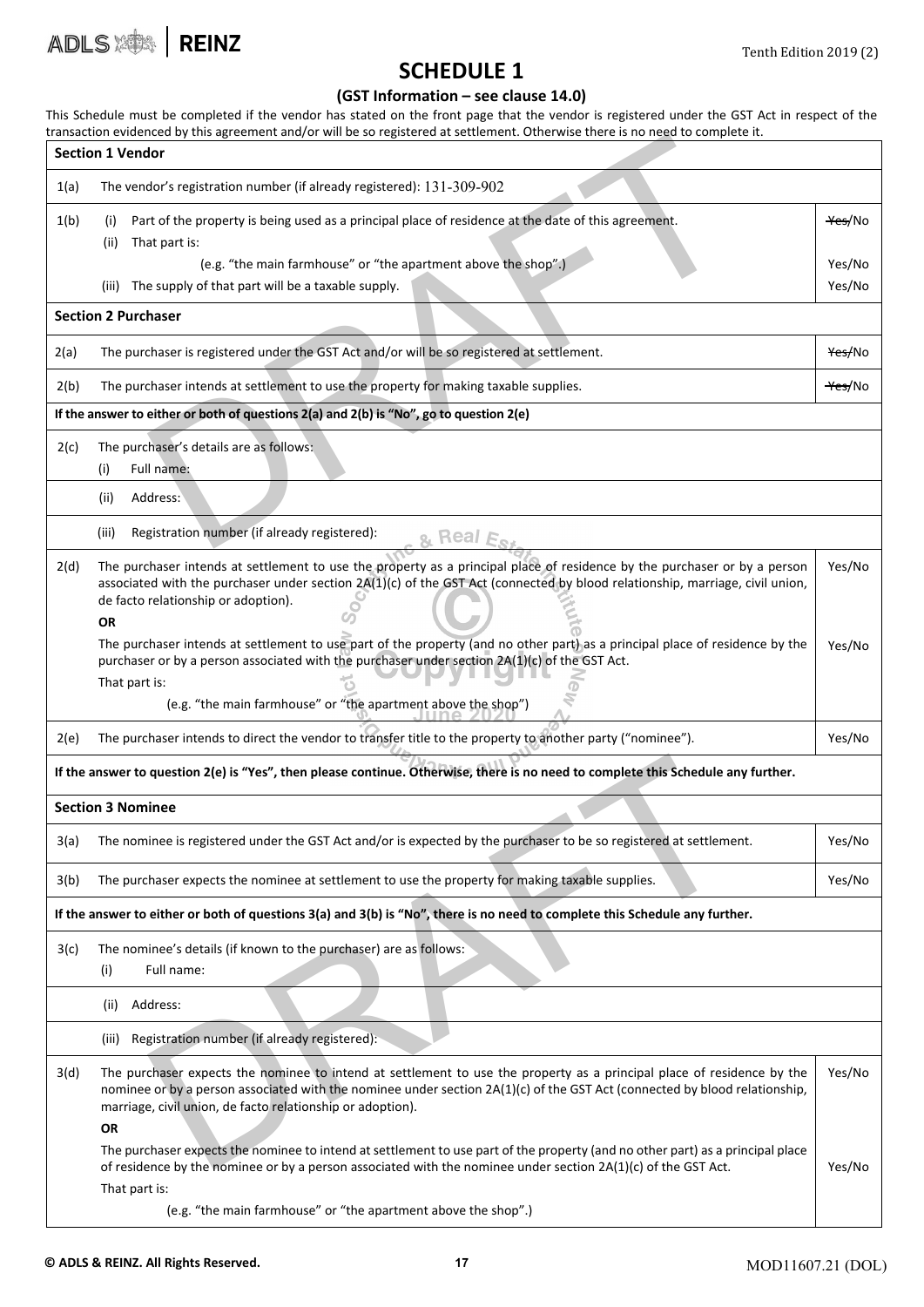# ADLS SAN REINZ Tenth Edition 2019 (2)

| <del>SCHEDULE 2</del>                                                                                                                                                                                                                                                                       |                                                                                                                                                             |                                                                                          |                                      |                                                                                                                                    |  |  |
|---------------------------------------------------------------------------------------------------------------------------------------------------------------------------------------------------------------------------------------------------------------------------------------------|-------------------------------------------------------------------------------------------------------------------------------------------------------------|------------------------------------------------------------------------------------------|--------------------------------------|------------------------------------------------------------------------------------------------------------------------------------|--|--|
| List all chattels included in the sale                                                                                                                                                                                                                                                      |                                                                                                                                                             |                                                                                          |                                      |                                                                                                                                    |  |  |
| (strike out or add as applicable)                                                                                                                                                                                                                                                           |                                                                                                                                                             |                                                                                          |                                      |                                                                                                                                    |  |  |
| Stove                                                                                                                                                                                                                                                                                       | Rangehood                                                                                                                                                   | <b>Wall oven</b>                                                                         |                                      | Cooktop                                                                                                                            |  |  |
| <b>Dishwasher</b>                                                                                                                                                                                                                                                                           | Kitchen waste disposal                                                                                                                                      | Light fittings                                                                           |                                      | Smoke detector(s)                                                                                                                  |  |  |
| <b>Burglar alarm</b>                                                                                                                                                                                                                                                                        | Heated towel rail(s)                                                                                                                                        | Heat pump(s)                                                                             |                                      | Garage door remote control(s)                                                                                                      |  |  |
| <b>Blinds</b>                                                                                                                                                                                                                                                                               | Curtains                                                                                                                                                    | <b>Fixed floor coverings</b>                                                             |                                      |                                                                                                                                    |  |  |
|                                                                                                                                                                                                                                                                                             |                                                                                                                                                             |                                                                                          |                                      |                                                                                                                                    |  |  |
|                                                                                                                                                                                                                                                                                             |                                                                                                                                                             |                                                                                          |                                      |                                                                                                                                    |  |  |
|                                                                                                                                                                                                                                                                                             |                                                                                                                                                             |                                                                                          |                                      |                                                                                                                                    |  |  |
|                                                                                                                                                                                                                                                                                             |                                                                                                                                                             | <del>SCHEDULE 3</del>                                                                    |                                      |                                                                                                                                    |  |  |
|                                                                                                                                                                                                                                                                                             |                                                                                                                                                             | <b>Residential Tenancies</b>                                                             |                                      |                                                                                                                                    |  |  |
| Name of Tenant(s):                                                                                                                                                                                                                                                                          |                                                                                                                                                             |                                                                                          |                                      |                                                                                                                                    |  |  |
|                                                                                                                                                                                                                                                                                             |                                                                                                                                                             |                                                                                          |                                      |                                                                                                                                    |  |  |
| Rent:                                                                                                                                                                                                                                                                                       | Term:                                                                                                                                                       | <b>Bond:</b>                                                                             |                                      |                                                                                                                                    |  |  |
|                                                                                                                                                                                                                                                                                             |                                                                                                                                                             |                                                                                          |                                      |                                                                                                                                    |  |  |
|                                                                                                                                                                                                                                                                                             |                                                                                                                                                             |                                                                                          |                                      |                                                                                                                                    |  |  |
|                                                                                                                                                                                                                                                                                             |                                                                                                                                                             | <b>Commercial/Industrial Tenancies</b><br>(If necessary complete on a separate schedule) |                                      |                                                                                                                                    |  |  |
|                                                                                                                                                                                                                                                                                             |                                                                                                                                                             |                                                                                          |                                      |                                                                                                                                    |  |  |
| 1. Name of Tenant(s):                                                                                                                                                                                                                                                                       |                                                                                                                                                             |                                                                                          |                                      |                                                                                                                                    |  |  |
| Rent:                                                                                                                                                                                                                                                                                       | <b>Terpx</b>                                                                                                                                                | <b>Right of Renewal:</b>                                                                 |                                      | Other:                                                                                                                             |  |  |
| 2. Name of Tepant(s):                                                                                                                                                                                                                                                                       |                                                                                                                                                             |                                                                                          |                                      |                                                                                                                                    |  |  |
| Rent:                                                                                                                                                                                                                                                                                       | Term:                                                                                                                                                       | <b>Right of Renewal:</b>                                                                 |                                      | Other:                                                                                                                             |  |  |
|                                                                                                                                                                                                                                                                                             |                                                                                                                                                             |                                                                                          |                                      |                                                                                                                                    |  |  |
|                                                                                                                                                                                                                                                                                             |                                                                                                                                                             |                                                                                          |                                      |                                                                                                                                    |  |  |
|                                                                                                                                                                                                                                                                                             | <b>WARNING</b> (This warning does not form part of this agreement)                                                                                          |                                                                                          |                                      |                                                                                                                                    |  |  |
|                                                                                                                                                                                                                                                                                             | This is a binding contract. Read the information set out on the back page before signing.                                                                   |                                                                                          |                                      |                                                                                                                                    |  |  |
| <b>Acknowledgements</b>                                                                                                                                                                                                                                                                     |                                                                                                                                                             | <b>June 2020</b>                                                                         |                                      |                                                                                                                                    |  |  |
|                                                                                                                                                                                                                                                                                             |                                                                                                                                                             |                                                                                          |                                      | Where this agreement relates to the sale of a residential property and this agreement was provided to the parties by a real estate |  |  |
|                                                                                                                                                                                                                                                                                             |                                                                                                                                                             |                                                                                          |                                      | agent, or by a licensee on behalf of the agent, the parties acknowledge that they have been given the guide about the sale of      |  |  |
|                                                                                                                                                                                                                                                                                             | residential property approved by the Real Estate Authority. The and                                                                                         |                                                                                          |                                      |                                                                                                                                    |  |  |
|                                                                                                                                                                                                                                                                                             |                                                                                                                                                             |                                                                                          |                                      | Where this agreement relates to the sale of a unit title property, the purchaser acknowledges that the purchaser has been provided |  |  |
|                                                                                                                                                                                                                                                                                             | with a pre-contract disclosure statement under section 146 of the Unit Titles Act.                                                                          |                                                                                          |                                      |                                                                                                                                    |  |  |
| <b>Signature of Purchaser(s):</b>                                                                                                                                                                                                                                                           |                                                                                                                                                             |                                                                                          | <b>Signature of Vendor(s):</b>       |                                                                                                                                    |  |  |
|                                                                                                                                                                                                                                                                                             |                                                                                                                                                             |                                                                                          |                                      |                                                                                                                                    |  |  |
|                                                                                                                                                                                                                                                                                             |                                                                                                                                                             |                                                                                          |                                      |                                                                                                                                    |  |  |
|                                                                                                                                                                                                                                                                                             |                                                                                                                                                             |                                                                                          |                                      |                                                                                                                                    |  |  |
|                                                                                                                                                                                                                                                                                             | Director / Trustee / Authorised Signatory / Agent / Attorney*                                                                                               |                                                                                          |                                      | Director / Trustee / Authorised Signatory / Agent / Attorney*                                                                      |  |  |
| Delete the options that do not apply                                                                                                                                                                                                                                                        |                                                                                                                                                             |                                                                                          | Delete the options that do not apply |                                                                                                                                    |  |  |
| If no option is deleted, the signatory is signing in their personal capacity<br>If no option is deleted, the signatory is signing in their personal capacity                                                                                                                                |                                                                                                                                                             |                                                                                          |                                      |                                                                                                                                    |  |  |
|                                                                                                                                                                                                                                                                                             |                                                                                                                                                             |                                                                                          |                                      |                                                                                                                                    |  |  |
|                                                                                                                                                                                                                                                                                             |                                                                                                                                                             |                                                                                          |                                      |                                                                                                                                    |  |  |
|                                                                                                                                                                                                                                                                                             | Director / Trustee / Authorised Signatory / Agent / Attorney*                                                                                               |                                                                                          |                                      | Director / Trustee / Authorised Signatory / Agent / Attorney*                                                                      |  |  |
| Delete the options that do not apply<br>Delete the options that do not apply                                                                                                                                                                                                                |                                                                                                                                                             |                                                                                          |                                      |                                                                                                                                    |  |  |
| If no option is deleted, the signatory is signing in their personal capacity<br>If no option is deleted, the signatory is signing in their personal capacity                                                                                                                                |                                                                                                                                                             |                                                                                          |                                      |                                                                                                                                    |  |  |
| *If this agreement is signed under:                                                                                                                                                                                                                                                         |                                                                                                                                                             |                                                                                          |                                      |                                                                                                                                    |  |  |
| a Power of Attorney – please attach a <b>Certificate of non-revocation</b> (available from ADLS: 4098WFP or REINZ); or<br>(i)<br>an Enduring Power of Attorney – please attach a Certificate of non-revocation and non-suspension of the enduring power of attorney (available from<br>(ii) |                                                                                                                                                             |                                                                                          |                                      |                                                                                                                                    |  |  |
| ADLS: 4997WFP or REINZ); or                                                                                                                                                                                                                                                                 |                                                                                                                                                             |                                                                                          |                                      |                                                                                                                                    |  |  |
| where the attorney signs for a trustee, a Certificate in the relevant form in Schedule 4 to the Trustee Act 1956.<br>(iii)                                                                                                                                                                  |                                                                                                                                                             |                                                                                          |                                      |                                                                                                                                    |  |  |
|                                                                                                                                                                                                                                                                                             | Also insert the following wording for the Attorney's Signature above:<br>Signed for [full name of the donor] by his or her Attorney [attorney's signature]. |                                                                                          |                                      |                                                                                                                                    |  |  |
|                                                                                                                                                                                                                                                                                             |                                                                                                                                                             |                                                                                          |                                      |                                                                                                                                    |  |  |